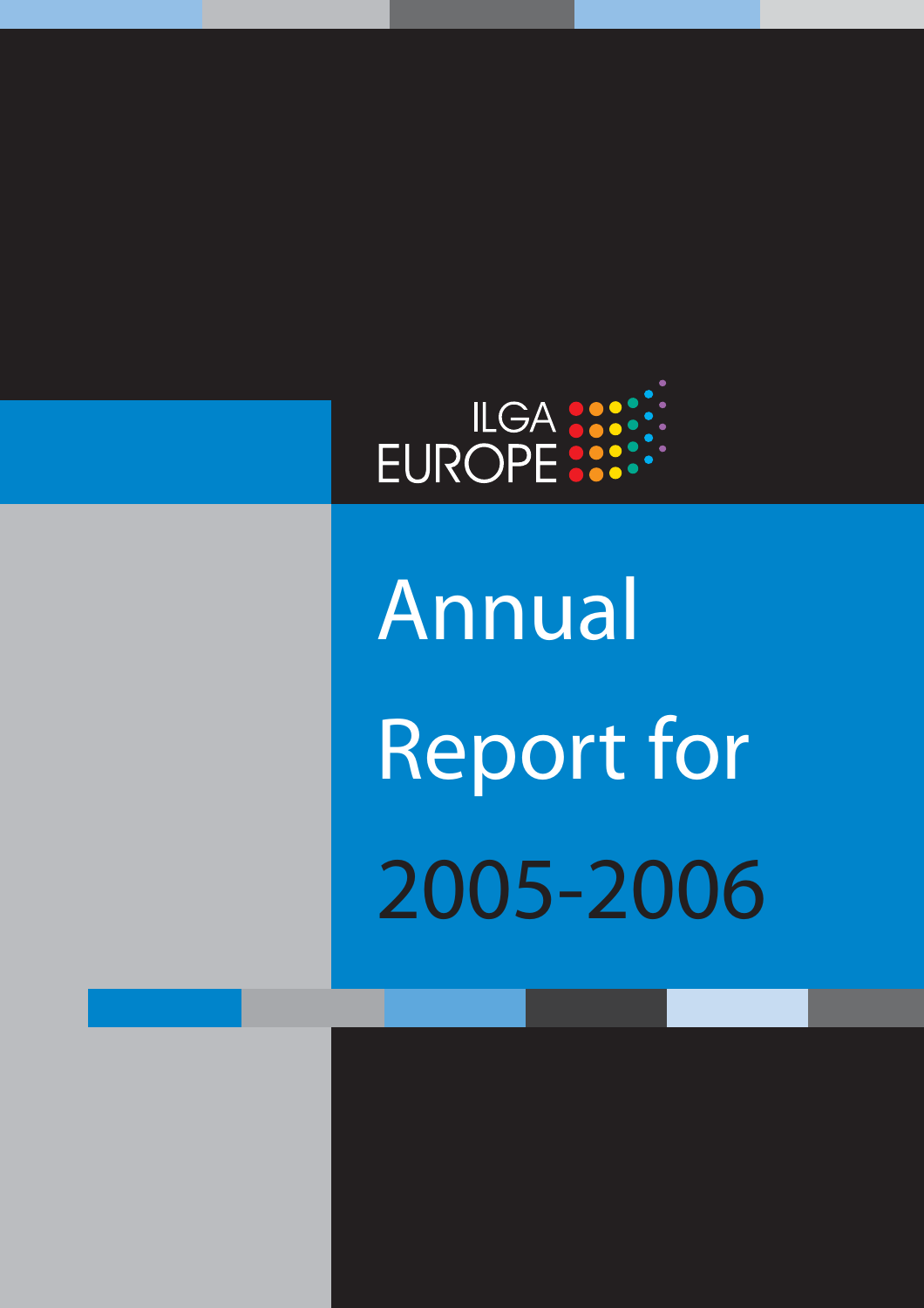

#### **The European Region of the International Lesbian and Gay Association**

rue de la Charité 17, Brussels B-1210 Belgium

**Telephone:** + 32 2 609 54 10 **Fax:** + 32 2 609 54 19

#### **info@ilga-europe.org www.ilga-europe.org**

Bank account # 310-1844088-10 ING Belgium ETT-Cinquantenaire Avenue de Tervueren 10 1040 Brussels Belgium IBAN BE41 3101 8440 8810 BAC (SWIFT): BBRUBEBB

**Layout:** Silja Pogule www.siljadesign.lv **Printer:** Sofadi www.sofadi.be

#### **© ILGA-Europe Reproduction permitted, provided that appropriate reference is made to the source**



This Annual Report is published with the support of the European Commission - The European Union against discrimination. The information contained in this publication does not necessarily reflect the position or opinion of the European Commission.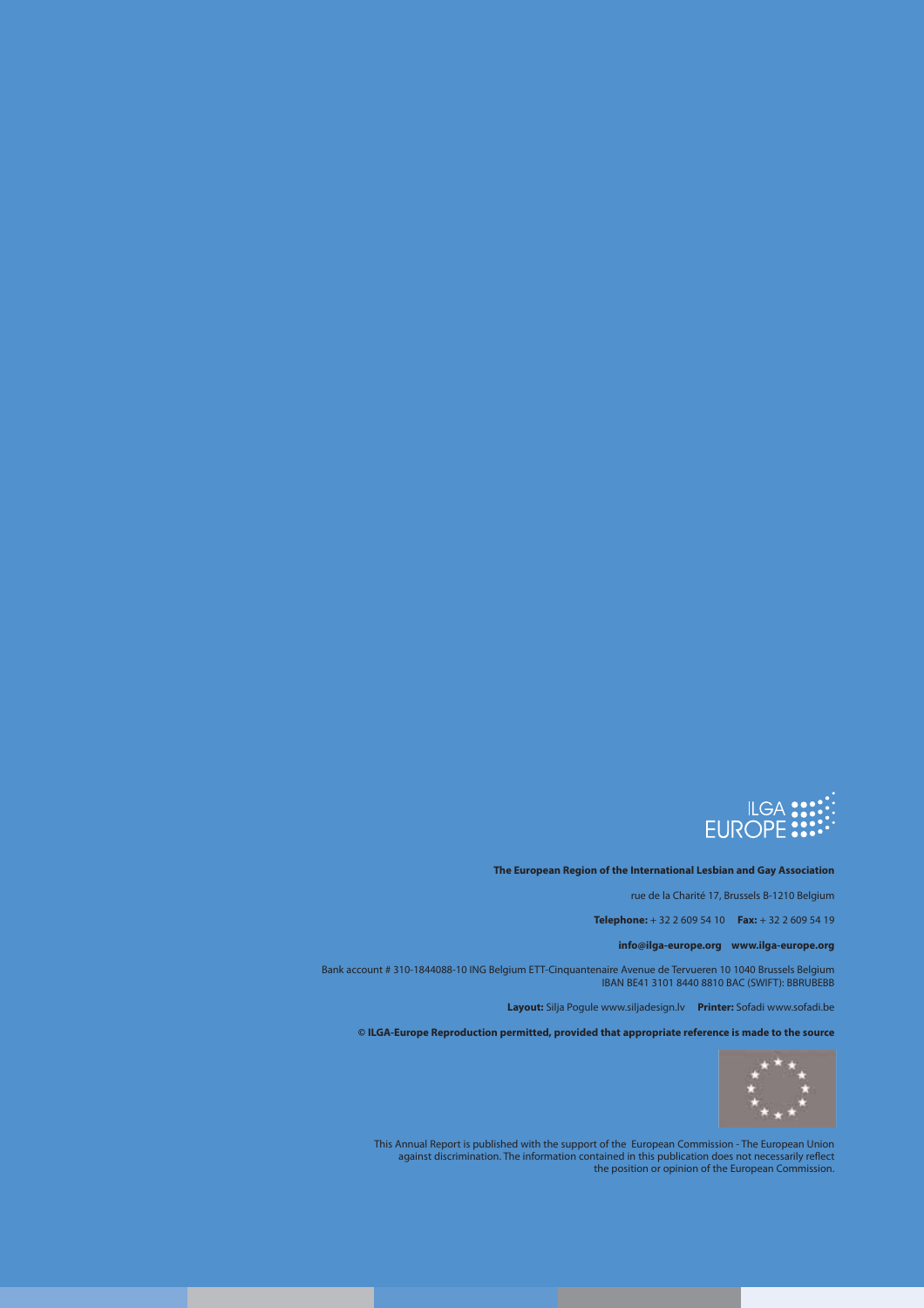# Content

Thanks and acknowledgements

**2**

| 3  | Foreword                                                                                                                          |
|----|-----------------------------------------------------------------------------------------------------------------------------------|
| 4  | Future perspectives                                                                                                               |
| 5  | <b>Strategic Plan</b>                                                                                                             |
| 6  | <b>Strategic objective 1:</b><br>Increase recognition of fundamental human rights                                                 |
| 8  | <b>Strategic objective 2:</b><br>Working towards full integration in the labour market                                            |
| 10 | <b>Strategic objective 3:</b><br>Working towards full social inclusion, particularly with regards to access to goods and services |
| 12 | <b>Strategic objective 4:</b><br>Increase recognition of the diversity of family relationships                                    |
| 13 | <b>Strategic objective 5:</b><br>Strengthening capacity of member organisations                                                   |
| 14 | <b>Strategic objective 6:</b><br>Strengthening capacity of ILGA-Europe                                                            |
| 15 | Board membership                                                                                                                  |
| 15 | Board meetings and board officers                                                                                                 |
| 16 | Board organisation                                                                                                                |
| 17 | Staff of ILGA-Europe                                                                                                              |
| 18 | Financial report 2005                                                                                                             |
| 22 | Calendar of meetings and events attended in 2005-2006                                                                             |
| 27 | List of publications during 2005-2006                                                                                             |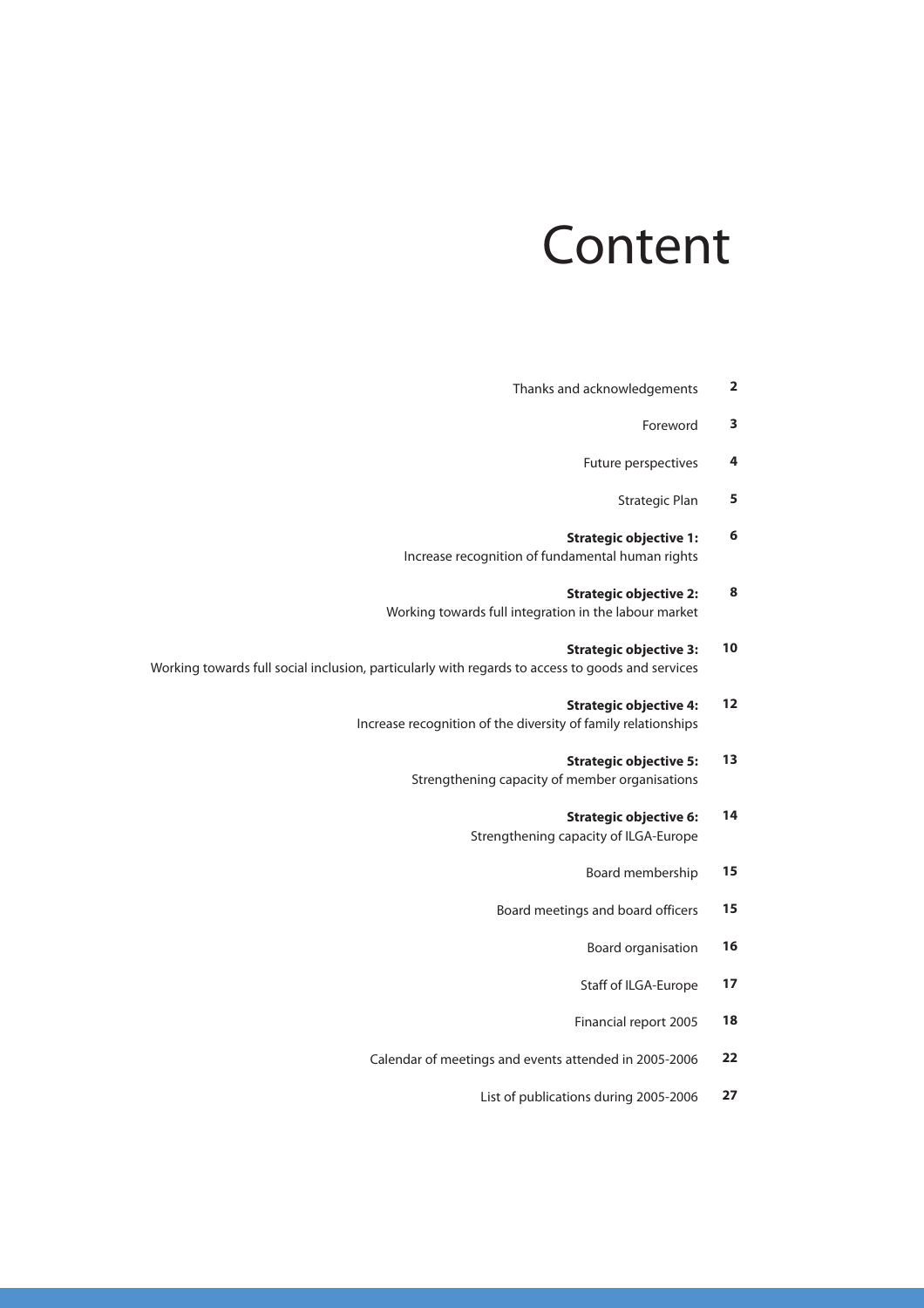### Thanks and acknowledgements

**ILGA-Europe membership, executive board and staff all undertake a tremendous workload in both voluntary and paid capacities. Without this work ILGA-Europe would not be in the position it is in today. Thanks to everyone for their enormous contributions. Particular thanks go to the following:**

- **•** the **volunteers** who undertake translations of our documents:
- **Mark Bell** and **Robert Wintemute** for their advice, support and strategic contribution to legal strategies;
- **BGO Gemini** for the work in organising the Sofia conference 2006;
- the **European Commission** for continued core funding and for the support of the Anti-Discrimination Unit;
- **the Sigrid Rausing Trust** for its continued funding of our work on Eastern Europe, the Council of Europe and Transgender Programmes;
- **OSI** for the funding of the Advocacy Training Programme;
- **COC** for the resourcing of the Health Advocacy Project;
- the **Dutch Government** for the funding of the joint project with COC on virtual networking;
- all those who contributed to the Scholarships Angel Scheme:
	- **\* Pride Organisers**, Canterbury, England
	- **\* Crispin Thurlow** and **Jurg Koch** UK and USA
	- **\* Pink Cross**, Switzerland
	- **\* Homosexuelle Arbeitsgruppe**, Switzerland
	- **\* RFSL**, Sweden
	- **\* LOS**, Switzerland
	- **\* Luzius Sprungli**
	- **John Bowis**, London and Brussels
	- **\* Central Trust for Central and Eastern Europe**
	- **\* Arcigay**, Italy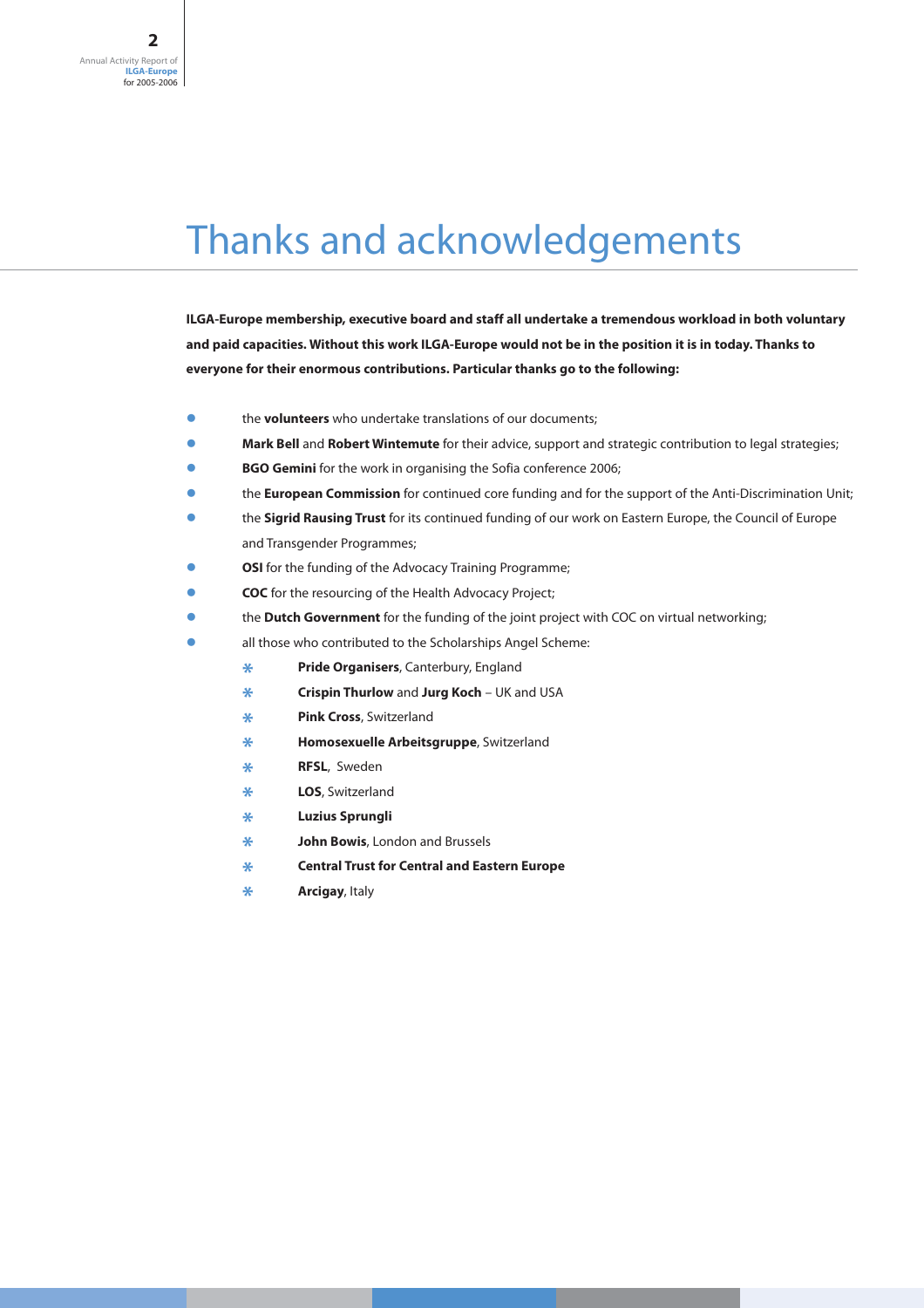### Foreword

**This** *Annual Activity Report* **is the report from the Executive Board to our members on the activities of the staff and the board in relation to the Work Programme approved by the Budapest conference in October 2004. It covers the period between the Paris conference in October 2005 and our Sofia conference in October 2006.**

We got on track working with a Strategic Plan, and we learned to work with the identified performance indicators reported in the same way as in the 2005 Annual Activity Report. We have of course continued to give account of our activities and developments in the new styled Newsletter and the Euro-Letter as they have occurred.

For one of our staff members, Sofia is the last conference: Olivier Collet will be leaving us after this conference, as he will take up again his studies to finish his degree, and after years of hard and dedicated work we want to thank him for his dedication to ILGA-Europe.

A board member left us during the year: Philipp Braun was elected ILGA Co-secretary general at the ILGA conference in Geneva in March this year, and at the September board meeting he resigned. We thank Philipp for the great work he did in the board and at the United Nations, and we wish him a lot of success in his new function.

We welcome Inge-Lise Paulsen as board member to replace Philipp as first reserve Elisabet Qvarford had previously resigned for personal reasons. We would like to thank Elisabet very much for the work she had already done in the board over the last year, and we wish her very well for her studies and hope to see her back again once she will have finished her studies.

This year we were more than before confronted with violent anti-pride demonstrations and bans of pride events. One of the most violent events was the Moscow Pride where ILGA- Europe board members Pierre Serne and Kurt Krickler suffered physical injuries after violent attacks by counter demonstrators. In other Eastern European countries, some already part of the European Union, pride organisers also had to experience a lot of hatred and violence against the pride events they were organising.

A special thank to the whole committed staff team for the great work they accomplished this year again, in order to combat discrimination based on sexual orientation, gender identity and gender expression and to promote equal rights for LGBT people in and outside the European Union – often in collaboration with other European NGOs, thus mainstreaming our issues in a more global context of human rights and multiple discrimination.

We are fortunate to be able to build on this excellent co-operation between the staff, the board and the many volunteers that help maximise our efficiency and output. Without any of them it would be impossible for ILGA-Europe to make the significant achievements outlined in this report, but inevitably new challenges await us.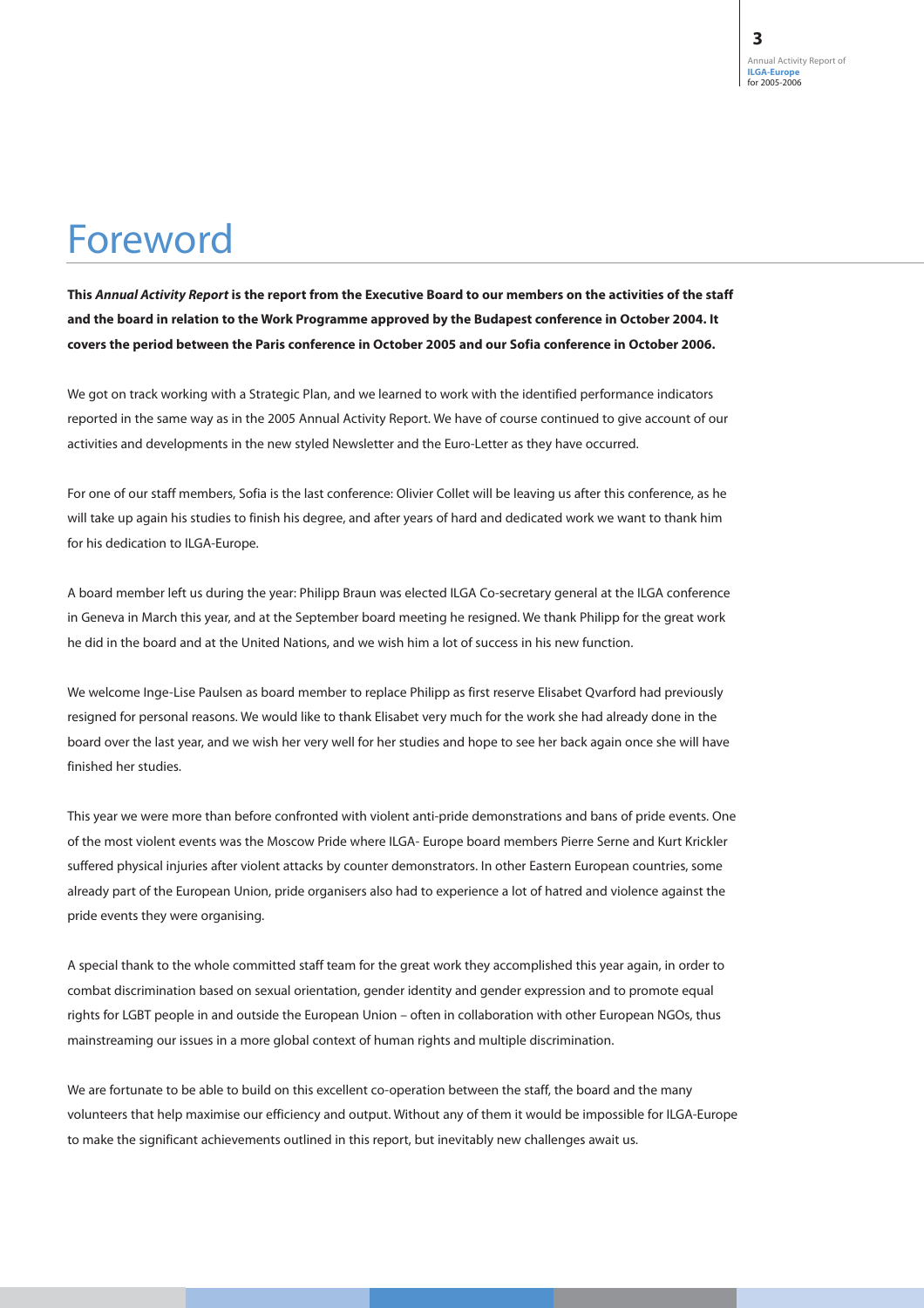

### Future perspectives

**The second year of using ILGA-Europe's Strategic Plan 2005-2008, as adopted in Budapest in 2004, to guide and evaluate the activities of the organisation, has shown – as this activity report will tell – that ILGA-Europe continues achieving a lot of progress in pursuing its six strategic objectives set out in this Strategic Plan.**

Moving into new office premises to be shared with ILGA and securing additional non-EU funding in the last year have further consolidated the organisation's operational basis and will open up new opportunities – on top of the synergetic side-effects of sharing offices. The additional funding sources will enable us to intensify even more ILGA-Europe's outreach work in areas such as capacity building and support to the LGBT movement in the less developed parts of Eastern and Southern Europe.

Continuing in this pace, we are confident that ILGA-Europe will make an enormous impact with regard to these strategic objectives by 2008, which, however, will not be obsolete but continue to be of great relevance for our work also beyond that date. Much remains to be done, and certainly, there is no reason for complacency. There are still many political challenges in front of us, such as being granted NGO (Roster) Status with the United Nations' Economic and Social Council (ECOSOC), to mention just one. We have been pursuing this goal for some time now, and it seems that much more lobbying work has to be invested here to finally succeed. With regard to improving and strengthening ILGA-Europe's own capacities – again to mention just one example – the plan to develop our website into an interactive communication tool and platform to facilitate the exchange between all our members is definitely a priority for the coming year.

ILGA-Europe can again look forward with very promising prospects on the coming year, and we hope that, together with and with the support of all our member organisations, we will again make it a very successful year.

> **THE EXECUTIVE BOARD OF ILGA-EUROPE Brussels, October 2006**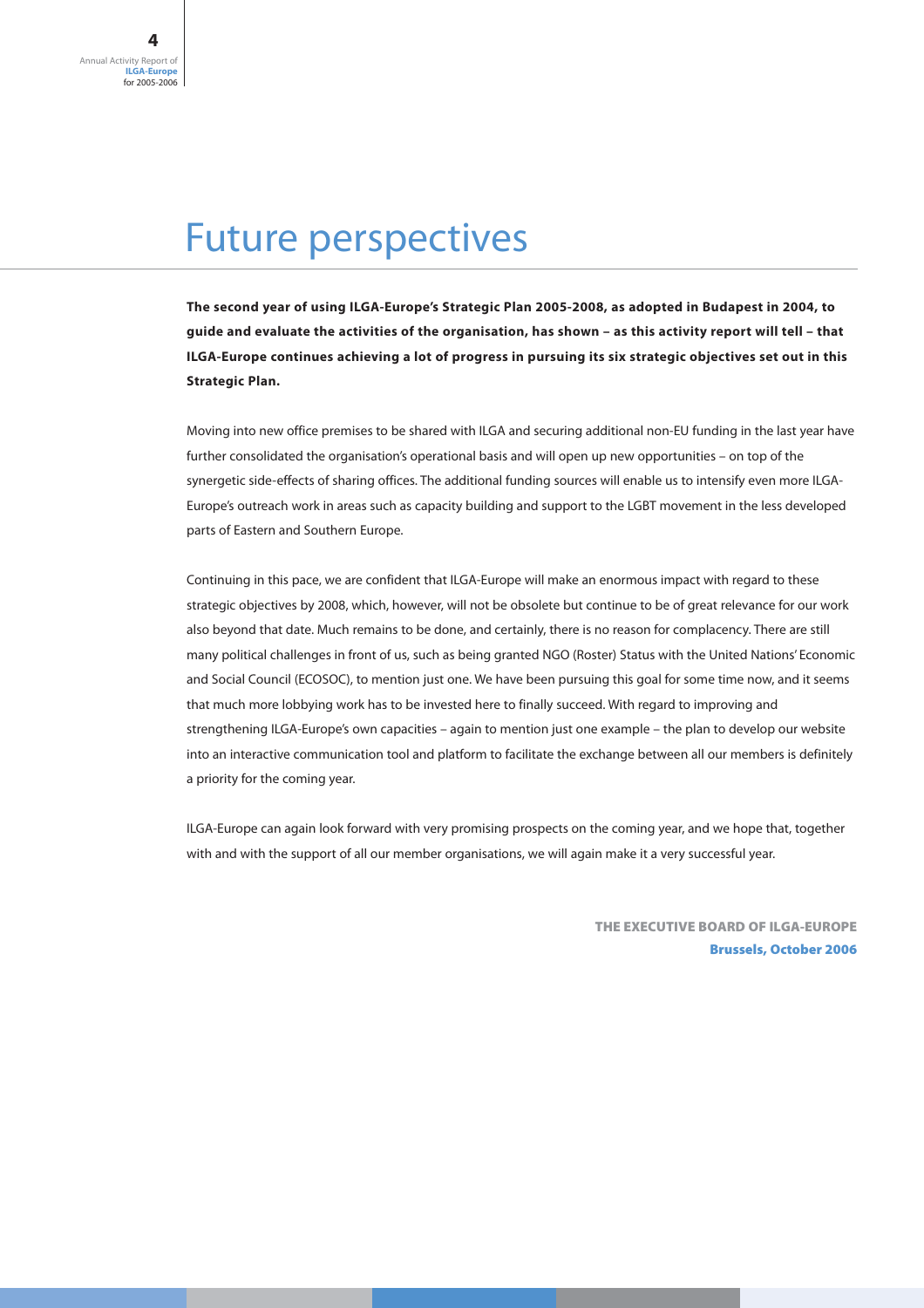# Strategic Plan

### Introduction

**This document reflects on the achievement by ILGA-Europe of its strategic objectives for the period October 2005-October 2006.**

The Strategic Plan 2005-2008 was agreed by the Paris 2005 Conference and this is the plan that now guides the work of the organisation over a 3 year period.

The report is structured under the Strategic Objectives – naming the achievements under each and outlining the work to be undertaken under that objective for the next year of the Strategic Plan – up to October 2007.

The Strategic Plan has indeed proved to be a very useful tool in directing the work of the organisation, enabling us to position the activities in a focused manner and in taking a longer timeframe for work projects/programmes.

In the period since October 2005 we have moved offices and recruited two interns to work on various projects in the areas of communications, media, advocacy development and strengthening the capacity of member organisations.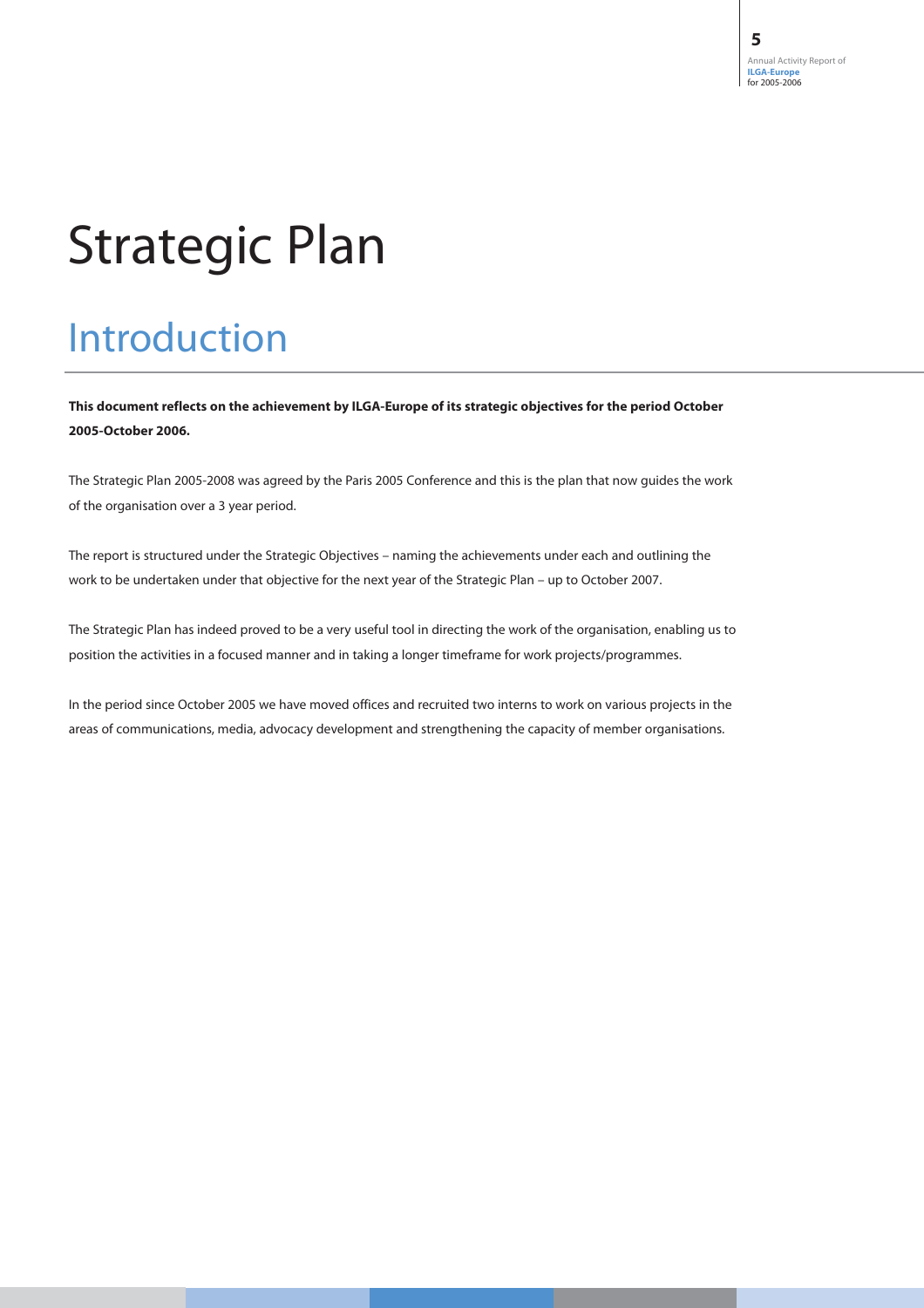# Strategic Objective 1: Increase recognition of fundamental human rights

# Achievements/actions since October 2005:

- Active presence at OSCE/ODIHR (Organization for Security and Co-operation in Europe/Office for Democratic Institutions and Human Rights) events – in Vienna and Warsaw to continue to raise awareness on human rights perspective of LGBT rights, to raise intersectionality of discrimination in relation to religion and to the inclusion of sexual orientation hate speech in definitions
- Using the implementation of Copenhagen criteria for candidate countries, neighbourhood Policy and Trade agreements to lobby at EU level in relation to LGBT rights in countries other than EU25 – visit to Croatia and Turkey, development of information on candidate countries on how to document developments in this area, meetings with member organisations in Turkey and Croatia
- Visits to Romania and Bulgaria with the Social Platform to promote equality and non-discrimination
- Research, writing and printing of Monitoring Pride Parades document, and its launch in Croatia now available in print and on the web-site
- Prides Against Prejudices conference in London co-organised with Amnesty International and the European Pride Organisers Association (EPOA), the Trades Union Congress and others
- Toolkit on Organising Prides in Hostile Environments produced
- Fact-finding mission to the Southern Caucasus
- Continued lobbying and updating of dossier of human rights violations in relation to freedom of assembly
- Continued lobbying and interventions at European Parliament and OSCE in relation to human rights, hate crimes, homophobia, freedom of assembly and right to hold Pride/Tolerance Parades
- Capacity Building session on International Human Rights Mechanisms and monitoring Slovenia April, 2006
- Presentation at the International LGBT Human Rights Conference in Montreal, 2006
- Attendance and involvement with ILGA World Conference, Geneva, 2006
- Continued lobbying on EU Fundamental Rights Agency
- Launch of ILGA-Europe's Human Rights Violations Documentation Fund
- Recruitment of partners for Advocacy Project funded through OSI and Sigrid Rausing Trust
- Beginning of contract on joint Health Advocacy project with COC on Prevention and Education in Newly Independent States.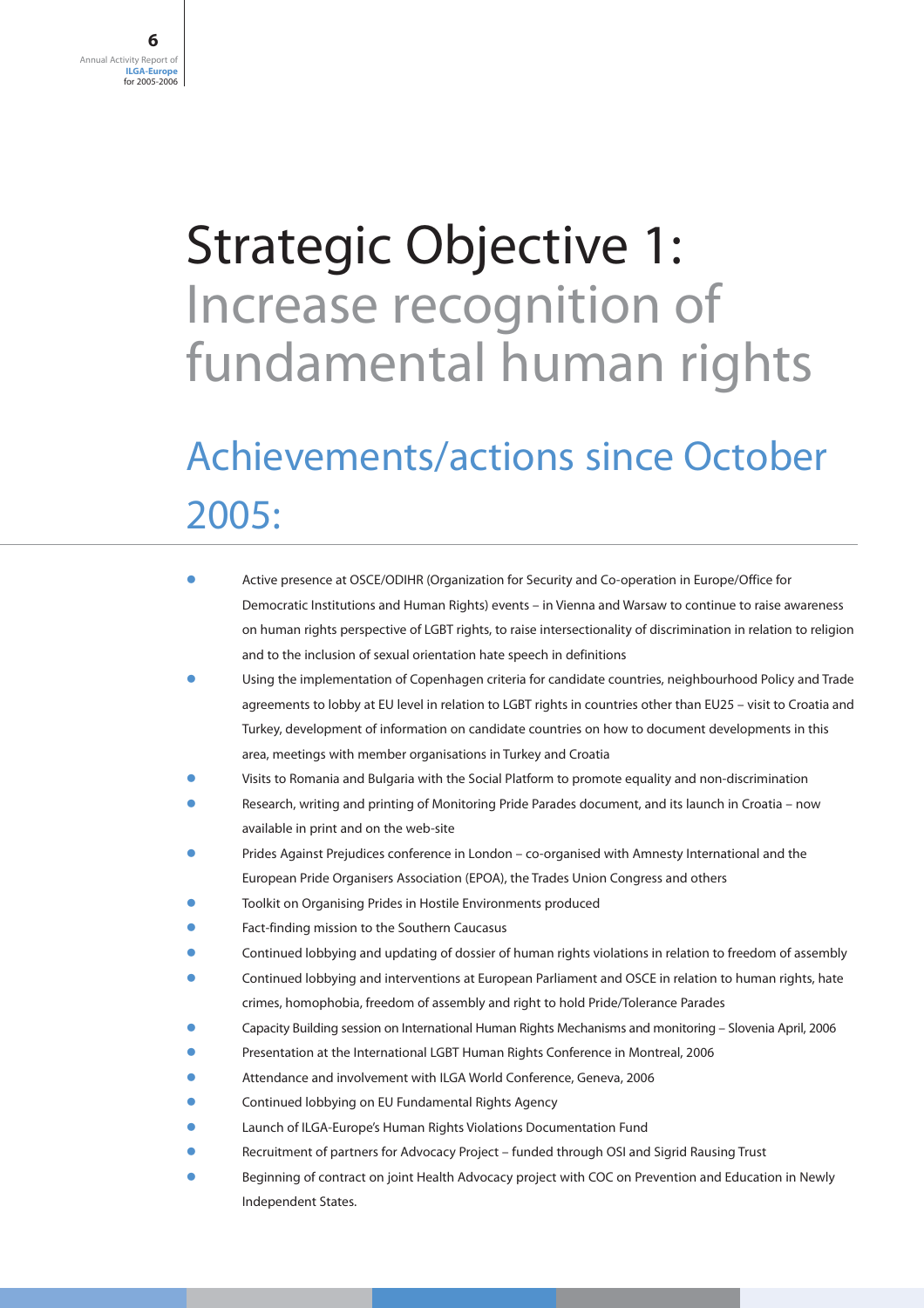- **Continuation of Advocacy Project**
- Continuation of Health Prevention and Education Work with COC contract in NIS
- Research, writing and publication of document on Hate crimes
- Monitoring and lobbying on Neighbourhood Policies, Funding within EIDHR (European Instrument for Democracy and Human Rights) and Human Rights in Third Countries
- Continued work with EU Commission on Fundamental Rights Agency and the Hague Programme
- Dissemination of video on prides parades
- Fact finding mission to Southern Russia.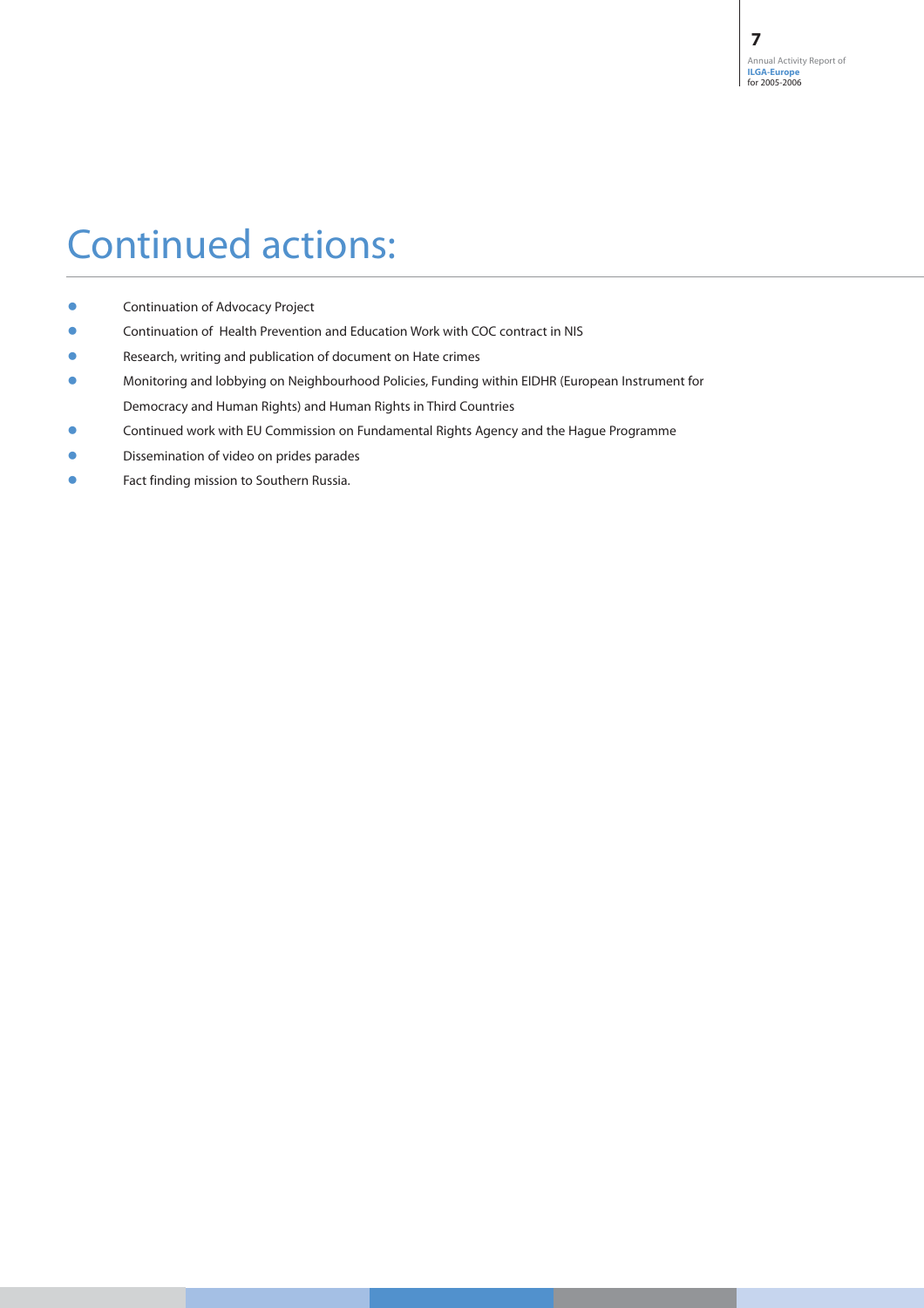# Strategic Objective 2: Working towards full integration in the labour market

### Achievement/actions since October 2005:

- Presentation at The Business Case for Diversity Conference of EU Commission
- Presentation to EQUINET Network of Equality Bodies within EU
- Workshop exploring the challenges to transposition and implementation of Employment Framework Directive – during EU Network Meeting
- Dissemination and distribution of Going Beyond the Law: Promoting Equality in Employment, 2005 publication
- Presentation to EU Commission Anti-Discrimination Conference in Warsaw
- Presentation to Conference on Small, Medium Enterprises conference, September 2006
- Meeting with European Gay Managers Association
- Input to GENIUS meeting in Utrecht
- Lobbying on content of For Diversity, Against Discrimination Campaign, and work with Media Consulta to enhance this campaign – representative on the Advisory Group
- Continued work on Multiple Discrimination with other anti-discrimination/equality NGOs
- Continued work with EU Commission on initiatives 2007 Year of Equal Opportunities for All
- Commissioning and launch of guidelines for the Transposition of the Refugees and Asylum Directive.

- Dissemination of Good Employment Guidelines in relation to transgender people's rights
- Continued monitoring of the Employment Framework Directive implementation
- Monitoring of infringement procedures in various countries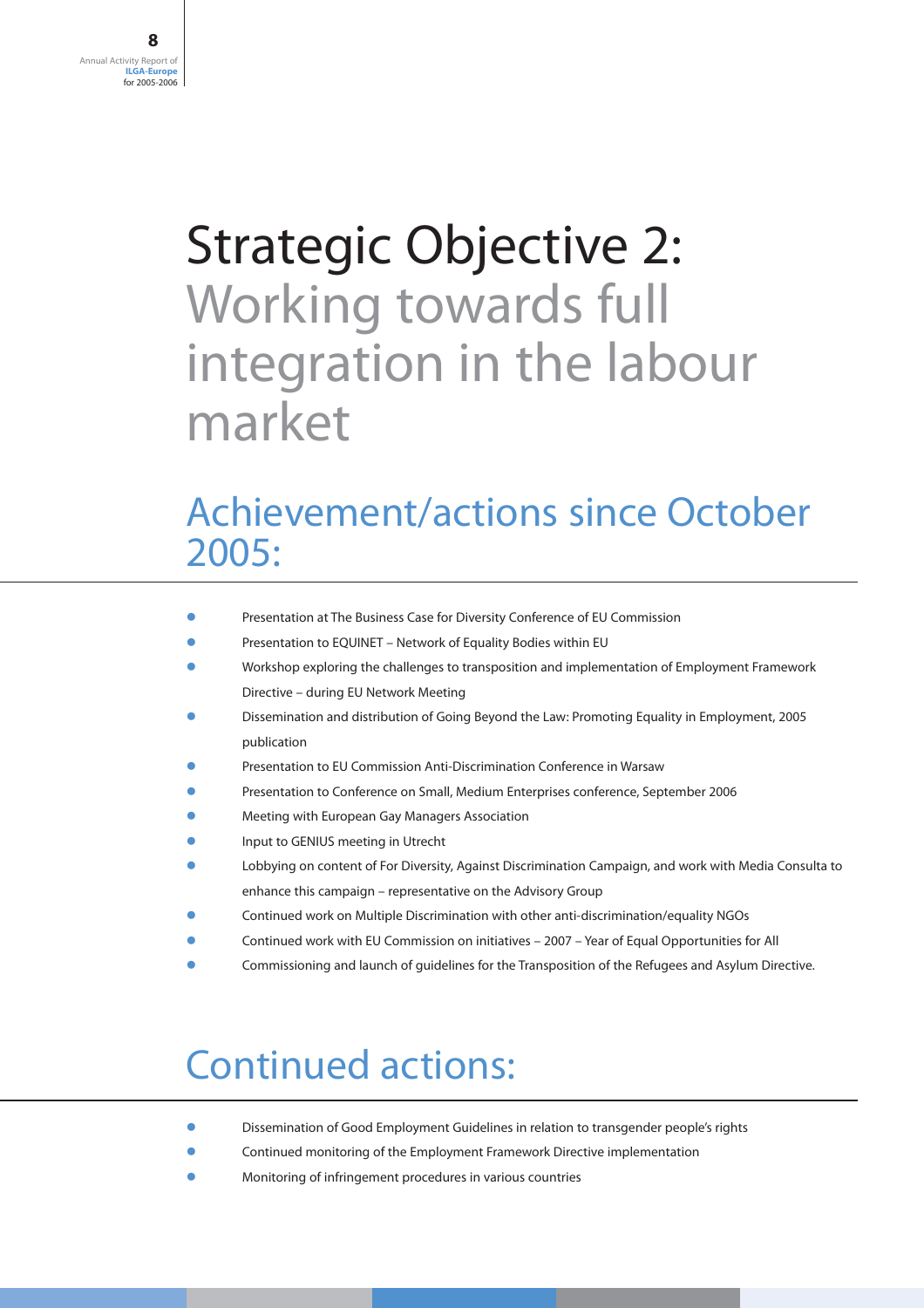- Exploring routes to extend the Good Employment Practices model through co-operation with business and training schools/programmes for business people
- Seeking to maximise impact of work to date, sourcing additional partners in dissemination and promotion of good practice – European Gay and Lesbian Managers Association, trades unions, training for managers/business people
- Working to develop next strategic programme with EU Commission on PROGRESS especially focusing on multiple discrimination, equal opportunities for all and broadening/deepening the link between discrimination and inequality.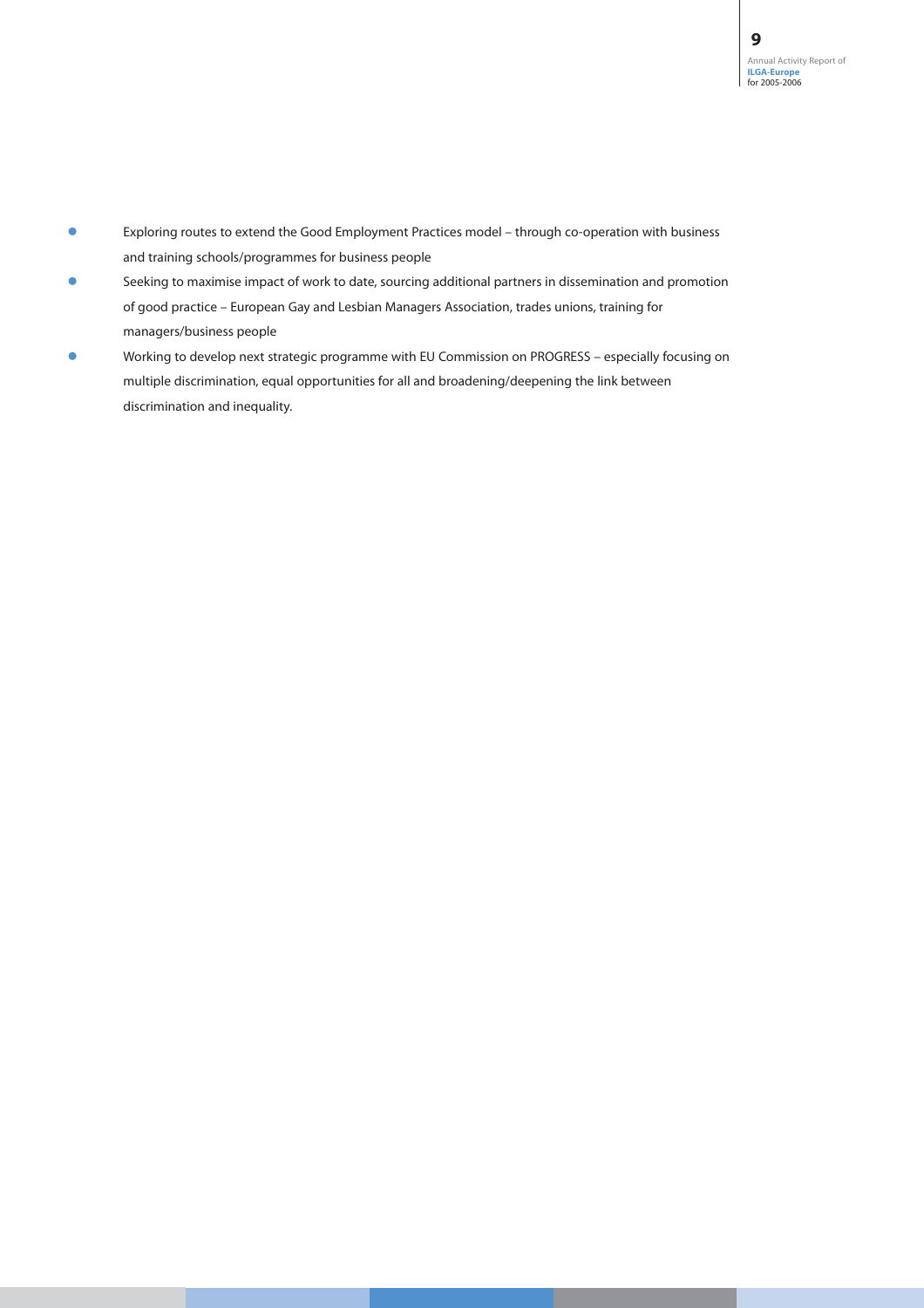# Strategic Objective 3:

Working towards full social inclusion, particularly with regard to access to goods and services

### Achievements/actions since October 2005:

- Development of shadow directive on anti-discrimination in all areas beyond employment
- Completion of Health Project researching, writing, editing and launching report
- Co-operation with European Public Health Alliance, including potential joint work on health care for marginalised groups
- Researching, writing and producing Social Exclusion of Young LGBT People
- Launch of Social Exclusion Report in European Parliament
- Launch of pilot project to include LGBT issues in national anti-poverty strategies in 5 EU countries
- Participation at conference on social inclusion Antwerp 2006
- Following through on relationships with European Anti-Poverty Network, social exclusion organisations and European Commission/European Presidency conferences on Social Exclusion
- Meeting with European Commission to further lobby the case for transgender equality
- On-going working relationship with IGLYO
- On-going co-operation with European Transgender Council
- Dissemination of documents on transgender issues and legal situation
- Multiple Discrimination Working Group ongoing meetings, joint proposals in the area and co-operation with Leicester University in potential joint project
- Support on issues in relation to Copenhagen criteria in relation to accession for member organisations.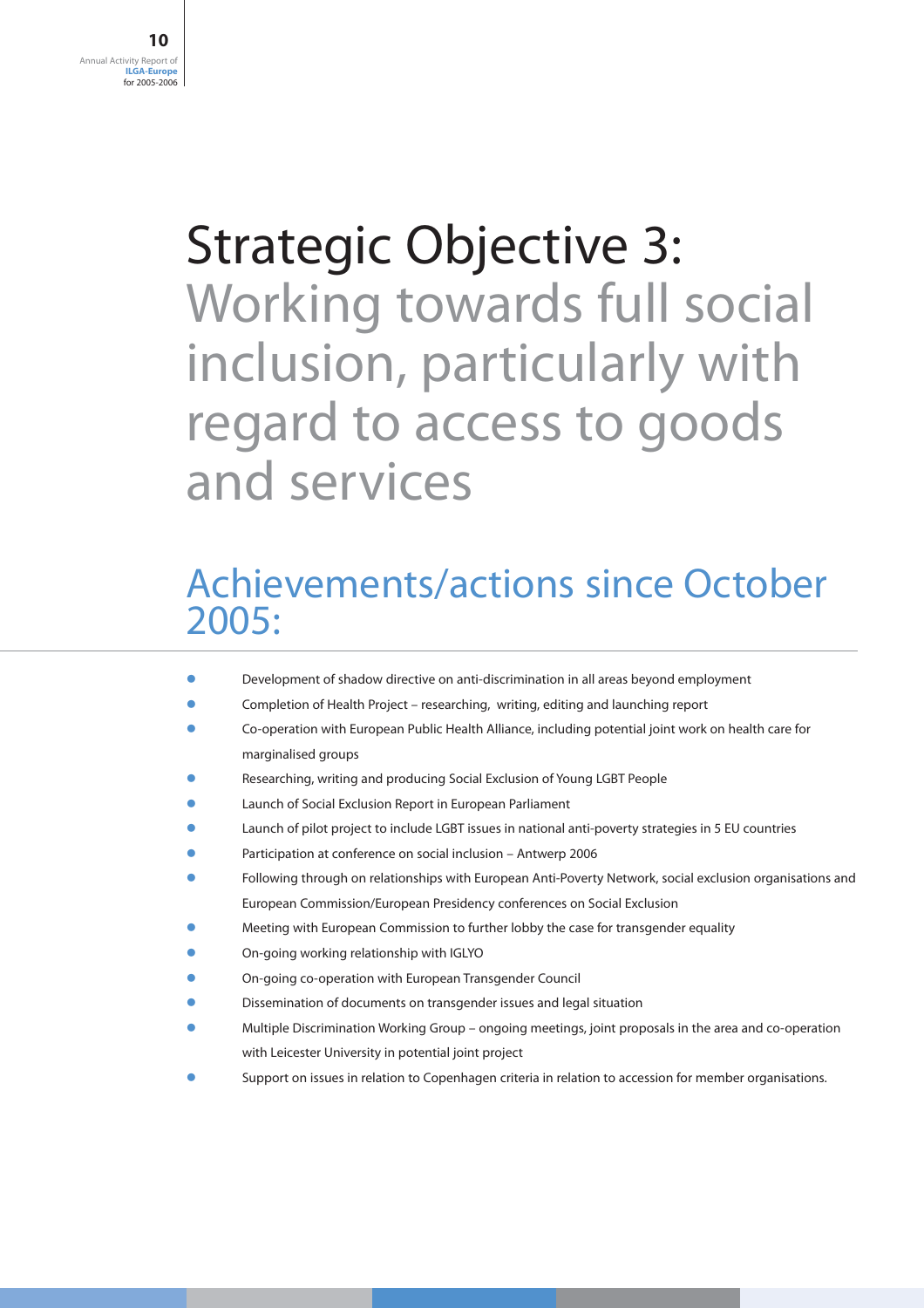- Conference on multiple discrimination provisionally scheduled for September 2007
- Fact-sheets to be developed
- Follow through on health strategy for the organisation
- Continuation of pilot project on inclusion of LGBT issues in national anti-poverty strategies in 5 countries
- Seeking co-operation with others on multiple discrimination and equal opportunities work
- Utilising the shadow framework directive as a tool to work together with other NGOs at EU level in terms of enhancing legislative protections – AGE, EDF and ENAR.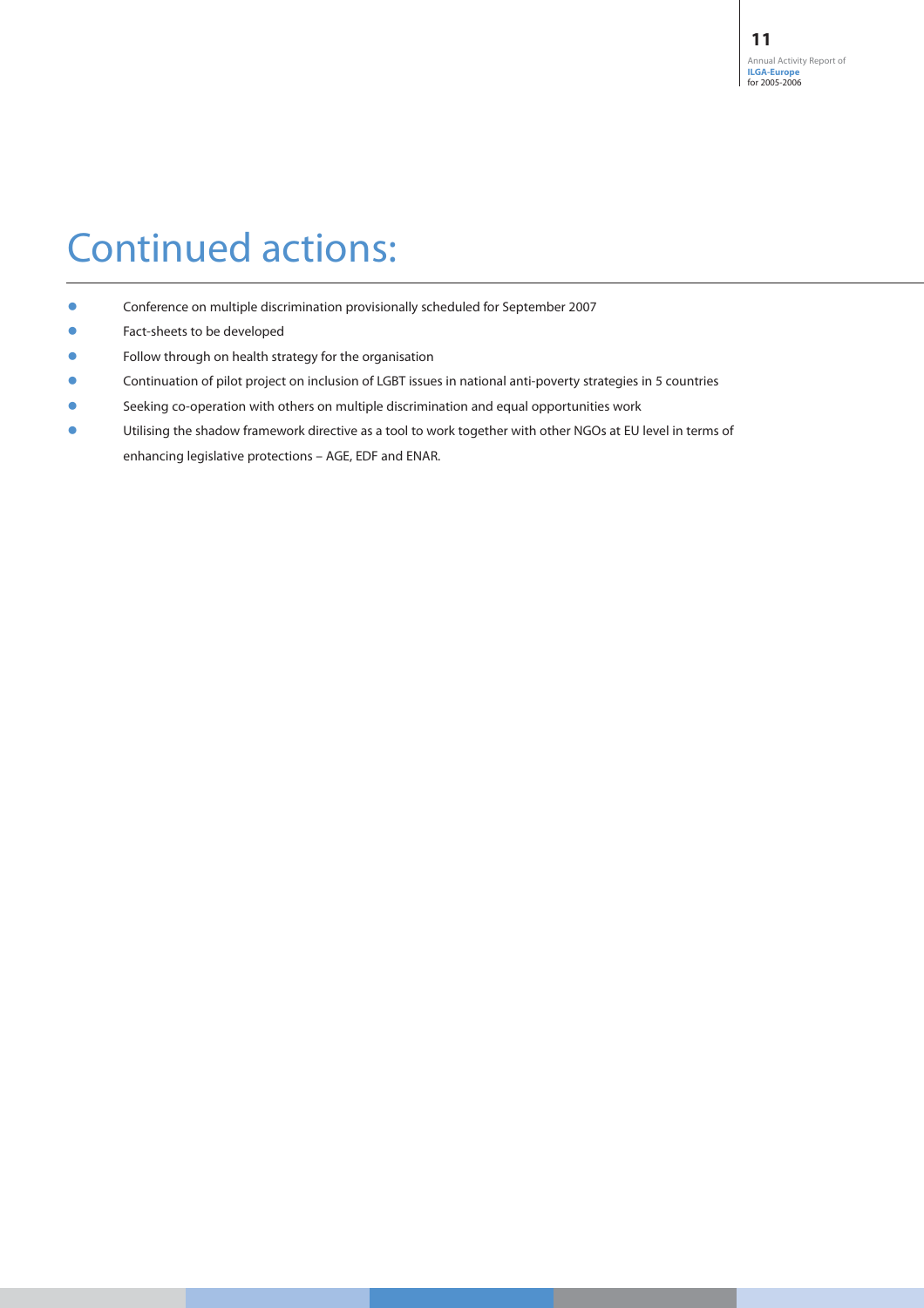# Strategic Objective 4: Increased recognition of the diversity of family relationships

### Achievements/actions since October 2005:

- Programme of work in this area produced and agreed by board actions being taken
- Series of publications on families issues commissioned and to be continued into 2007
- Updating of website section on families
- Continued support to suitable test cases
- Annual conference theme on families
- Newsletter special issues on matters concerning LGBT families
- Continued work with EU Commission's Justice, Freedom and Security Directorate in area of possible families work – the Hague criteria
- Agreement of ILGA-Europe board on families policy document now to be prepared into publishable document.

- Production of families documents as outlined above two in the next year human cost of lack of rights for LGBT families and the rights of the child focus in terms of LGBT families
- Support of new family working group within new board elected in Sofia to provide continuity
- Fact-sheet/policy statements of ILGA-Europe's positions in relation to LGBT families
- On-going up-dating of website section
- Internal board/staff developmental session on families to deepen knowledge, develop policy positions and increase understanding issues
- Seminar on families.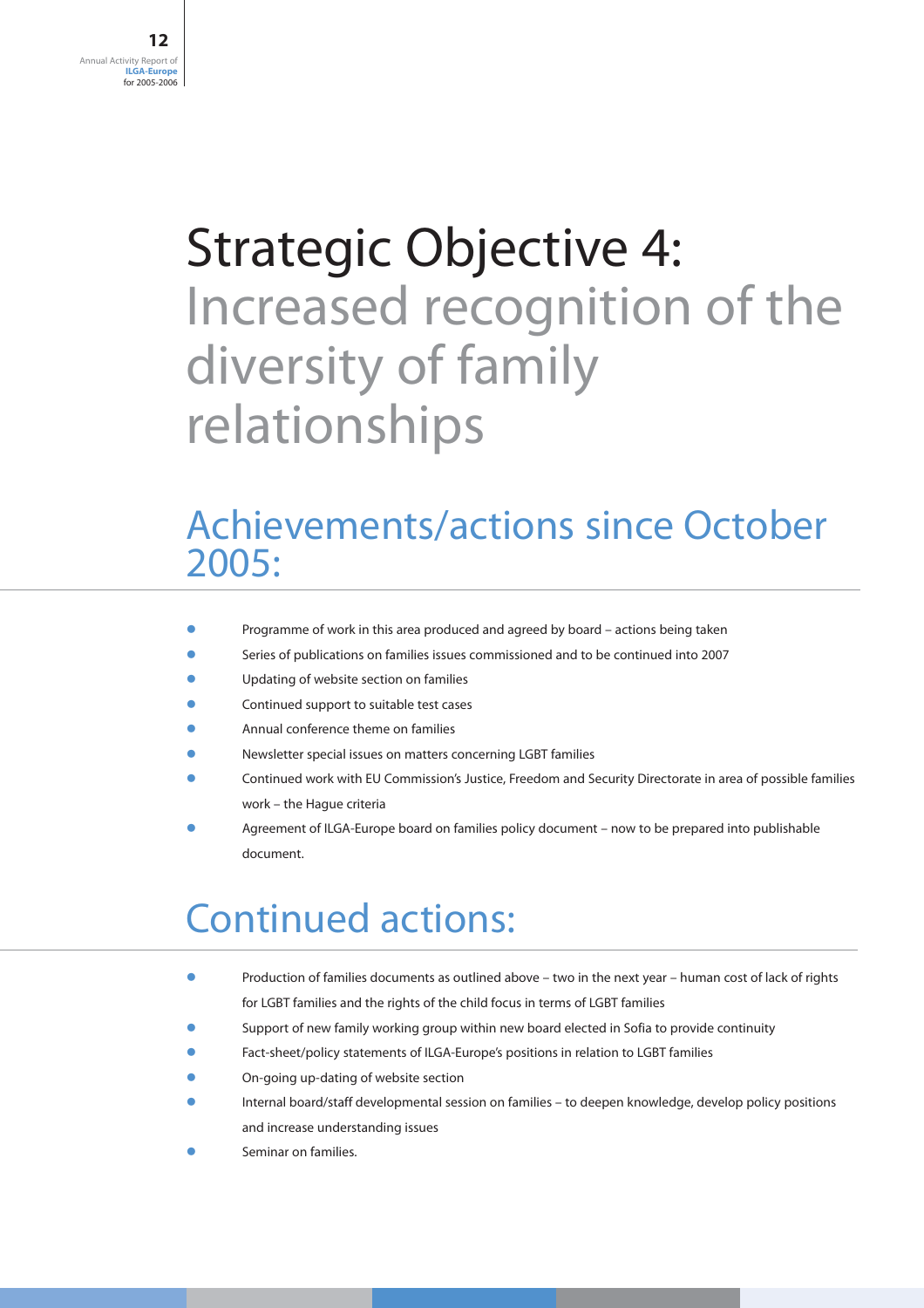# Strategic Object 5: Strengthened capacity of member organisations

### Achievements/actions since October 2005:

- Capacity building seminar on funding and human rights, Slovenia
- On-going support to member organisations through Euro-Letter, Newsletter and website
- Attendance at many events and activities organised by member organisations (see below)
- Resource material available through website
- EU Network meeting focusing on Year 2007, implementation of Employment Framework Directive
- Development of projects with partner organisations in area of social inclusion, health, advocacy, human rights violations
- Skills building workshops on media, monitoring and building diversity in our organisations at Sofia
- On-going development of data-base and website project with COC Netherlands to facilitate greater virtual networking on thematic issues
- On-going work on data base project with ILGA
- Up-dating of information on website.

- Data base projects
- Various partner-based projects
- On-going publications and information flow and sharing
- Annual conference
- Programmes activities in Advocacy, Human Rights Violations documentation Project, COC NIS advocacy/lobby project, Social Inclusion Project.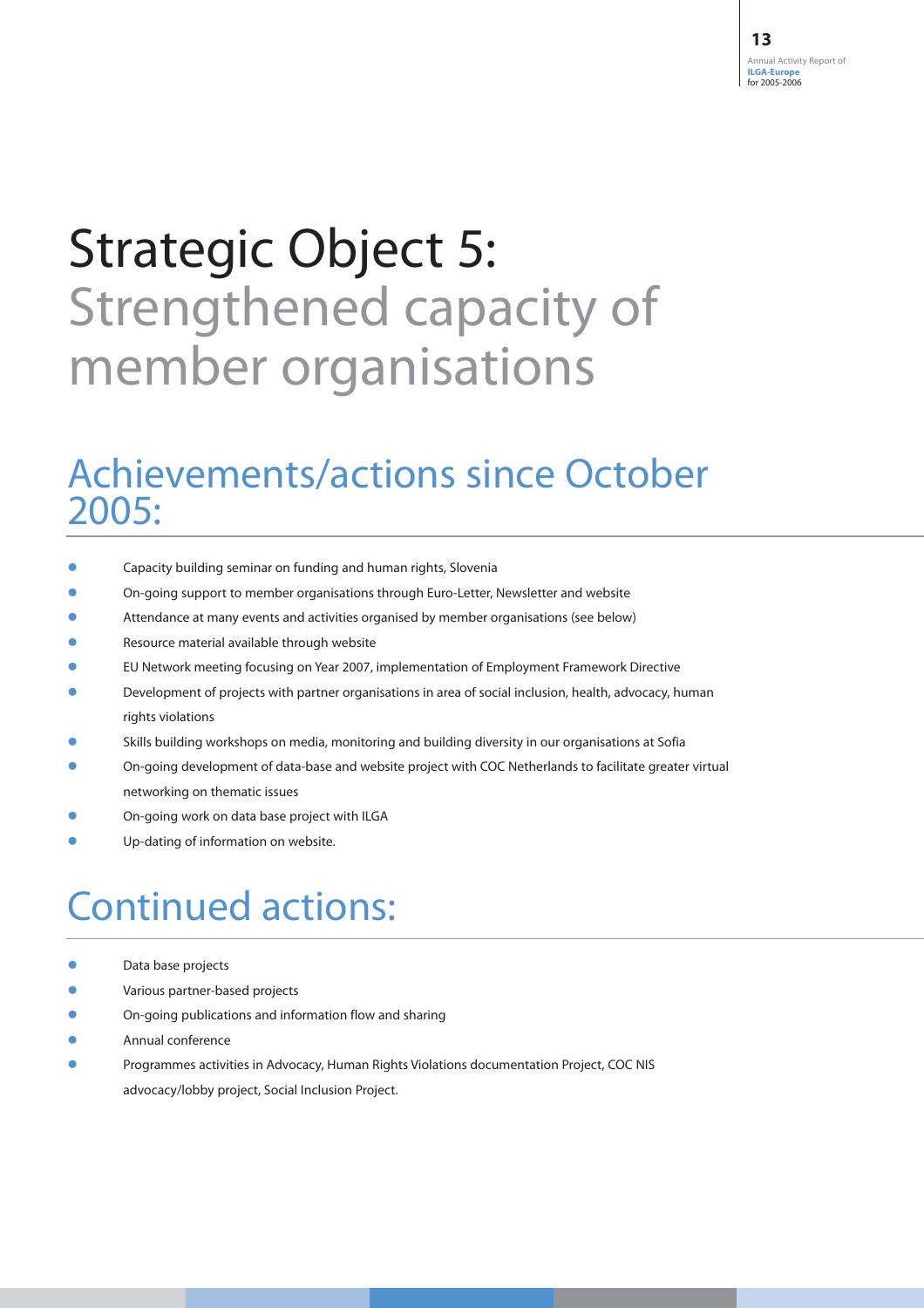# Strategic Objective 6: Strengthened capacity of ILGA-Europe

### Achievements/actions since October 2005:

- Strategic Plan published and disseminated
- On-going implementation of Performance Management System
- Recruitment of staff as required
- Internal employment systems updated and strengthened
- Funding strategy implementation on on-going basis
- Litigation strategy clarified
- Communication strategy implemented and media focus set onto agenda.

- **•** Planning for membership survey and stakeholders survey/review
- Applications for funding and maintaining funding
- Embedding the work of the Strategic Plan
- Developing evaluation criteria and planning cycle for next Strategic Plan
- Organisational development continued board development discussion of governance issues and strengthening of capacity/skills base of board, strengthened organisational systems.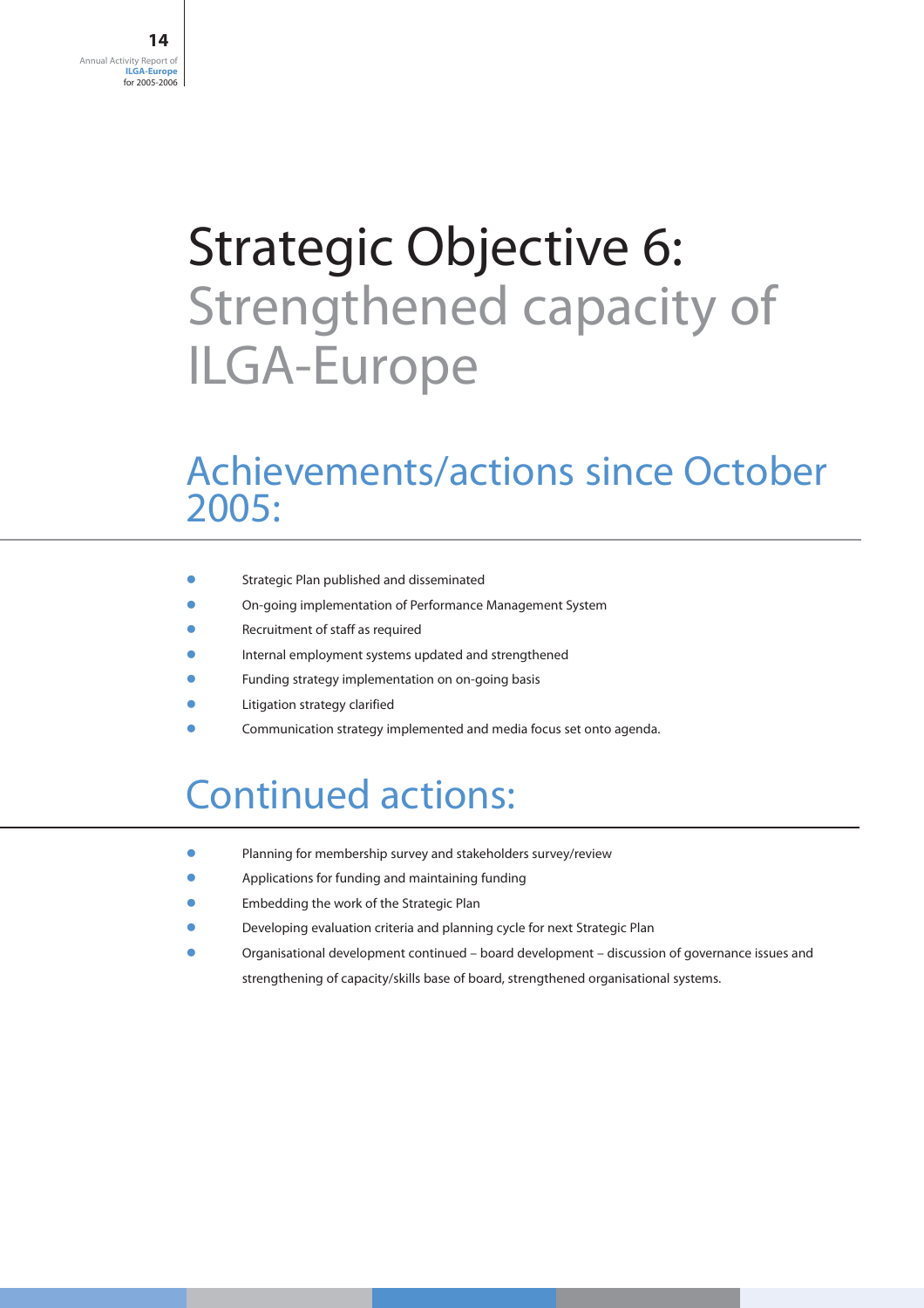## Board membership

#### **The ten Executive Board members elected by the 2005 Paris conference were:**

Riccardo Gottardi and Deborah Lambillotte – both elected as co-chairs.

Pierre Serne – Treasurer, Jackie Lewis – Secretary; Miha Lobnik, Vanja Hamzic, Philipp Braun, Vera Cimpeanu, Maya Salvado Ferrer, Kurt Krickler

#### **Elected as first two reserve members were:**

Elisabet Qvarford, Inge-Lise Paulsen

#### **Elected to be the European Regional Representatives on the ILGA Board were:**

Jackie Lewis and Janfrans van der Eerden

#### **Reserves:**

Ruth Baldacchino and Yves de Matteis.

### Board meetings and board officers

The board met after the Paris conference on **Sunday, 30 October**. In attendance were: Vera Cimpeanu, Vanja Hamzic, Deborah Lambillotte, Jackie Lewis, Miha Lobnik, Maya Salvado Ferrer and Pierre Serne **Reserve board members present:** Ruth Baldacchino, Elisabet Qvarford **Apologies from:** Philipp Braun, Riccardo Gottardi, Kurt Krickler, Inge-Lise Paulsen

**> December 2005.** In attendance were: Vera Cimpeanu, Riccardo Gottardi, Deborah Lambillotte, Kurt Krickler, (from Sunday) Jackie Lewis, Miha Lobnik and Pierre Serne (from Saturday afternoon)

#### **Reserve board members present:** Elisabet Qvarford

**Apologies from:** Philipp Braun, Vanja Hamzic, Kurt Krickler (for Saturday), Mala Salvado Ferrer, and Pierre Serne for Saturday morning

**> February 2006.** In attendance were: Philipp Braun (Saturday, and Sunday morning), Vera Cimpeanu, Riccardo Gottardi, Vanja Hamzic, Deborah Lambillotte, Kurt Krickler, Jackie Lewis, Moha Lobnick, Maya Salvado Ferrer (from Saturday) and Pierre Serne

**Reserve board member present:** Elisabet Qvarford

**Apologies from:** Philipp Braun (for Friday and Sunday afternoon), Deborah Lambillotte (for Saturday afternoon),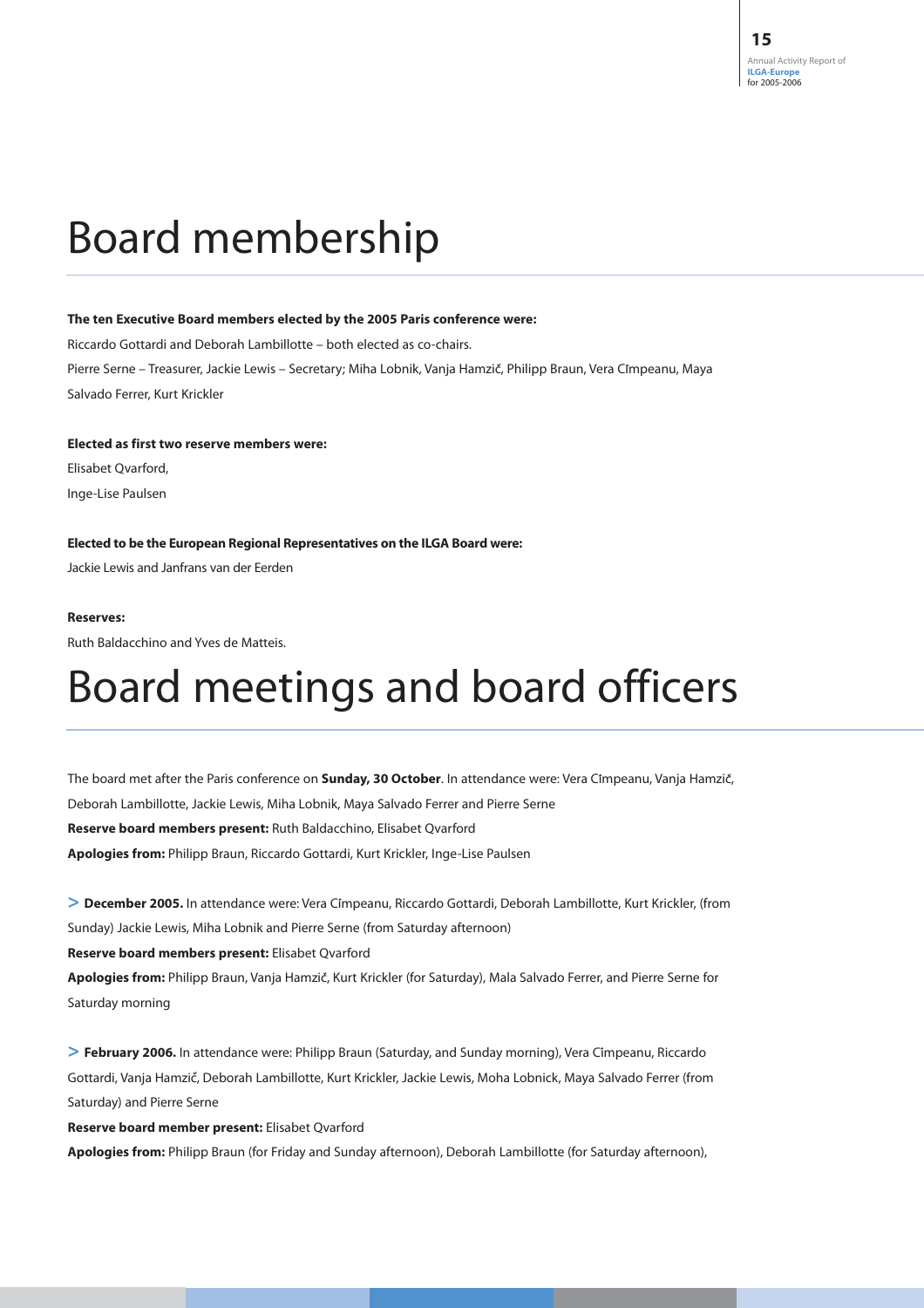Maya Salvado Ferrer (for Friday) and Pierre Serne (for Friday morning)

**> May 2006.** In attendance were: Vanja Hamzic, Deborah Lambillotte, Kurt Krickler, Jackie Lewis, Miha Lobnik and Pierre Serne

**Reserve board member present:** Elisabet Qvarford **Apologies from:** Philipp Braun, Vera Cimpeanu, Riccardo Gottardi and Maya Salvado Ferrer

**> September, 2006.** In attendance were: Philipp Braun (for Sunday morning), Vera Cimpeanu, Riccardo Gottardi, Vanja Hamzic, Deborah Lambillotte, Kurt Krickler, Jackie Lewis, Miha Lobnik and Pierre Serve

**Apologies from:** Maya Salvado Ferrer, Miha Lobnik for Sunday until 12 noon, Vanja Hamzic for Sunday morning and Philipp Braun (for Saturday, and Sunday afternoon).

### Board organisation

### **Sub-Committees**

#### **Employment Sub-Committee:**

Riccardo Gottardi, Deborah Lambillotte, Jackie Lewis and Pierre Serne

#### **Finance Sub-Committee:**

Pierre Serne, Miha Lobnik, Kurt Krickler, Philipp Braun

#### **Governance Sub-Committee:**

Riccardo Gottardi, Vanja Hamzic, Pierre Serne, Jackie Lewis, Philipp Braun and Miha Lobnik

#### **Conference Sub-Committee:**

Maya Salvado Ferrer, Deborah Lambillotte, Elisabet Qvarford (reserve board member), Pierre Serne and Vera Cimpeanu

#### **Working Groups**

#### **Family:**

Maya Salvado Ferrer, Deborah Lambillotte, Elisabet Qvarford (reserve board member), Jackie Lewis and Philipp Braun

#### **Transgender:**

Deborah Lambillotte, Vanja Hamzič and Jackie Lewis

#### **Council of Europe/Eastern Europe:**

Vera Cîmpeanu, Vanja Hamzič, Riccardo Gottardi, Kurt Krickler, Miha Lobnik, Philipp Braun.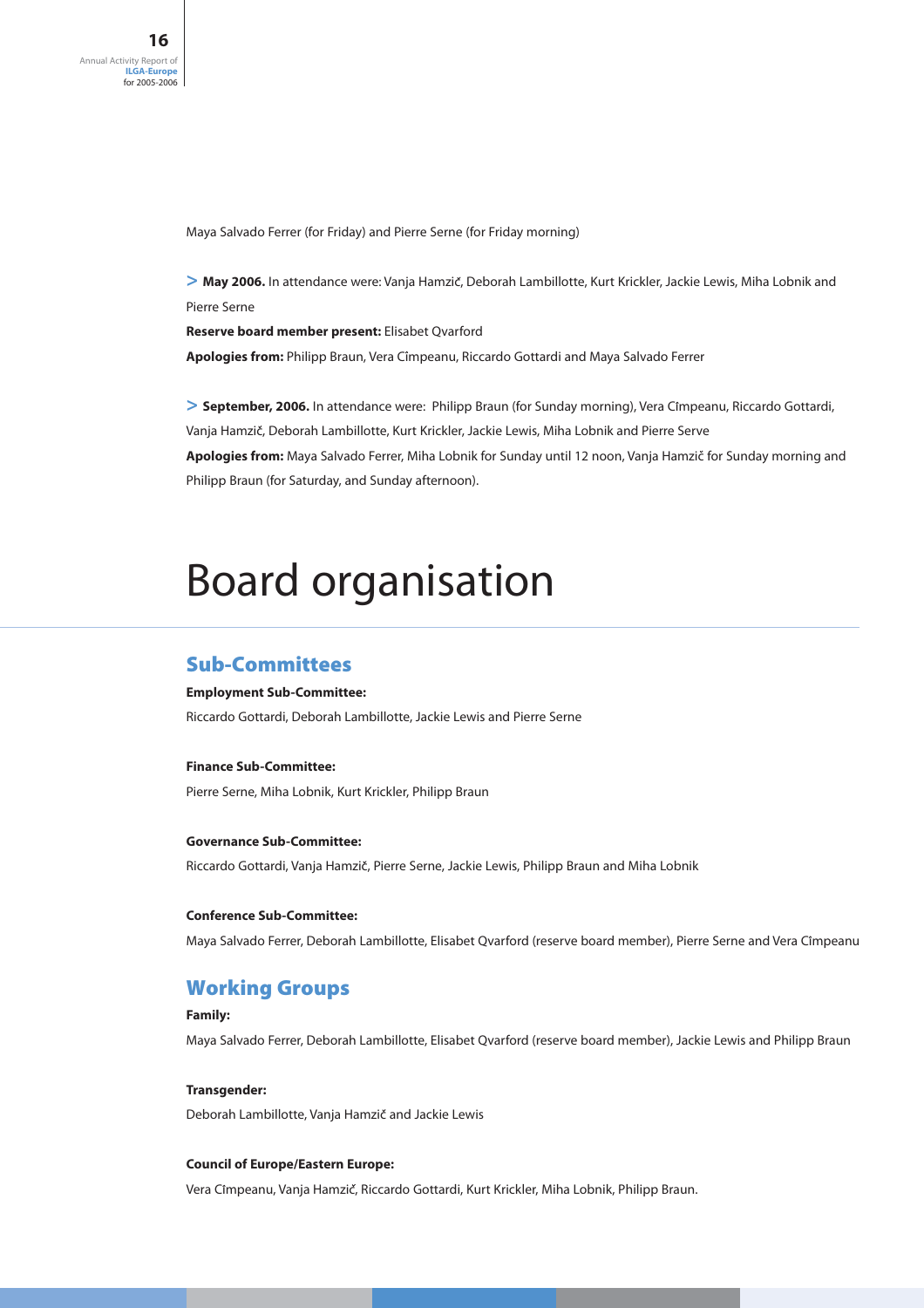# Staff of ILGA-Europe

#### **At present the composition of ILGA-Europe's staff team is as follows:**

**Patricia Prendiville** – Executive Director **Maxim Anmeghichean** – Programmes Director **Christine Loudes** – Policy Officer (Research) **Evelyne Paradis** – Policy Officer (Networks) **Juris Lavrikovs** – Communications and Information Officer **Oliver Collet** – Administration Officer **Elisa Longobardi** – intern from May to end November 2006 **Marco Perlonini** – intern from September 2006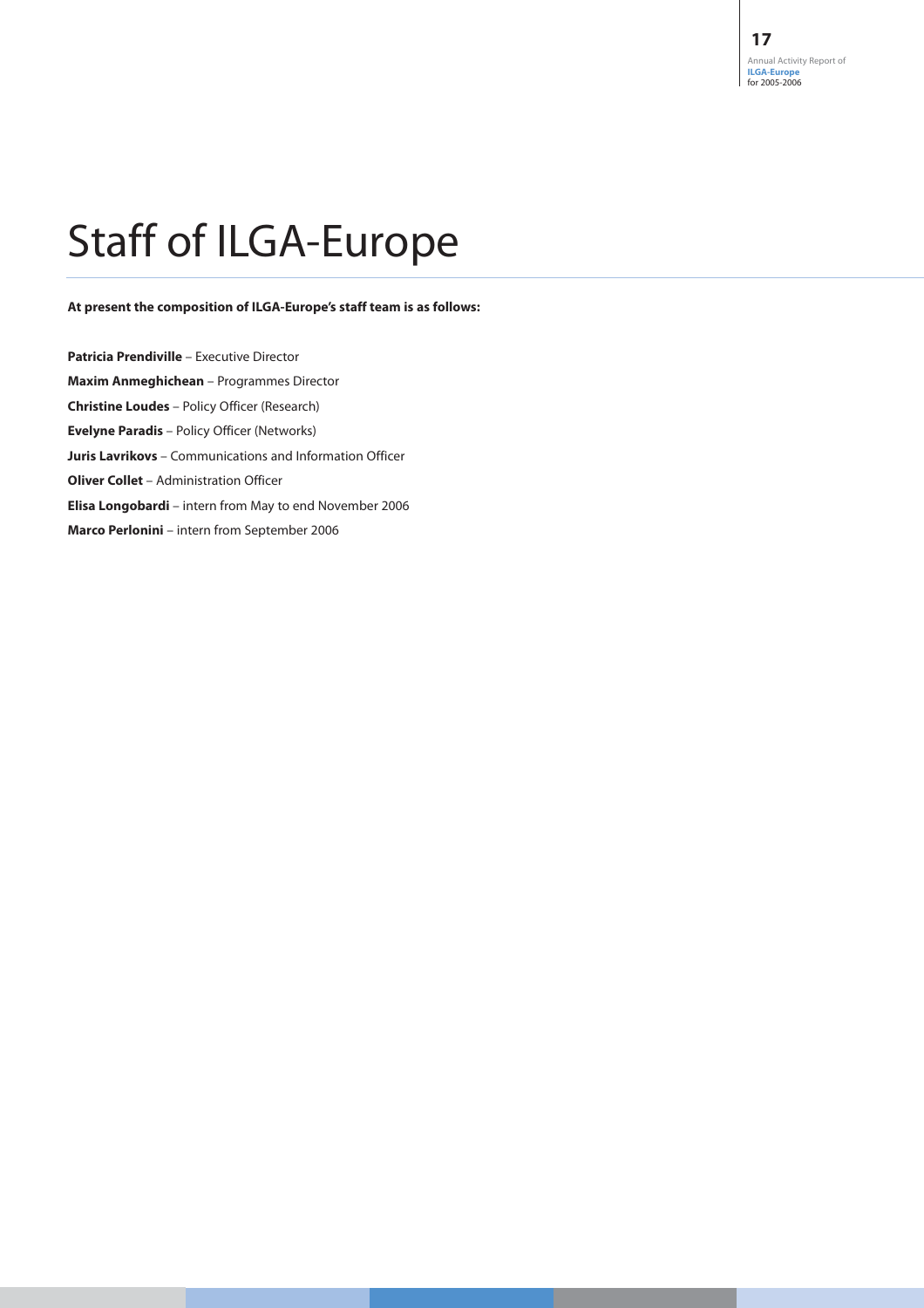# Financial Report 2005

### **Overview**

**The accounts presented are for a 16 month period, from 1st January 2005 to 30th April 2006. This extended accounting period is a one-off measure needed to move ILGA-Europe's accounting year-end from December to April. The purpose of this change, which was approved at the 2005 Annual Conference, is to simplify ILGA-Europe's financial reporting and audits.**

The extended accounting period makes comparison with previous years difficult. However, the underlying trend in income and expenditure levels was again upwards and shows a real continuity and stability in our financial situation.

Expenditure was balanced by income, reflecting the fact that the great majority of ILGA-Europe's expenditure is derived from grants awarded for specific purposes. European Community funding contributed approximately two thirds of the total grant income, with the Sigrid Rausing Trust, the Open Society Institute, the City of Paris, IBM, the Government of the Netherlands, Stichting ILGA-Europe and certain member organisations (COC (Netherlands), LLH (Norway), Arcigay (Italy), LOS (Switzerland), David and Jonathan (France), CIG (Italy)) providing the rest.

### Comparison to budget

**The indicative budget for 2005 approved at the Budapest conference proposed expenditure of €855,277 for 12 months. In the event, total expenditure over the 16 months (1 065 319 euros) was 125% of this amount, and therefore broadly consistent with the budgeted level of expenditure. Even though, there was a slight under spending (about 25 000 euros) of the EU grant budgeted, mainly due to staff and travel under spending that couldn't be totally compensated by overspending on other items (mainly services like information dissemination). It is one of our main goal to diminish even more this under spending of our budgeted grant.**

### **Comments on the individual activities are as follows:**

#### **EU co-funded activities**

- Total **Secretariat Costs** are consistent with the budgeted levels of expenditure
- Within the heading **Governing Bodies**, the cost of the board meetings has increased, with a larger board since the Paris conference, and expenditure on board development.
- **Work Programme Activities** show a significant increase compared to the levels of expenditure in the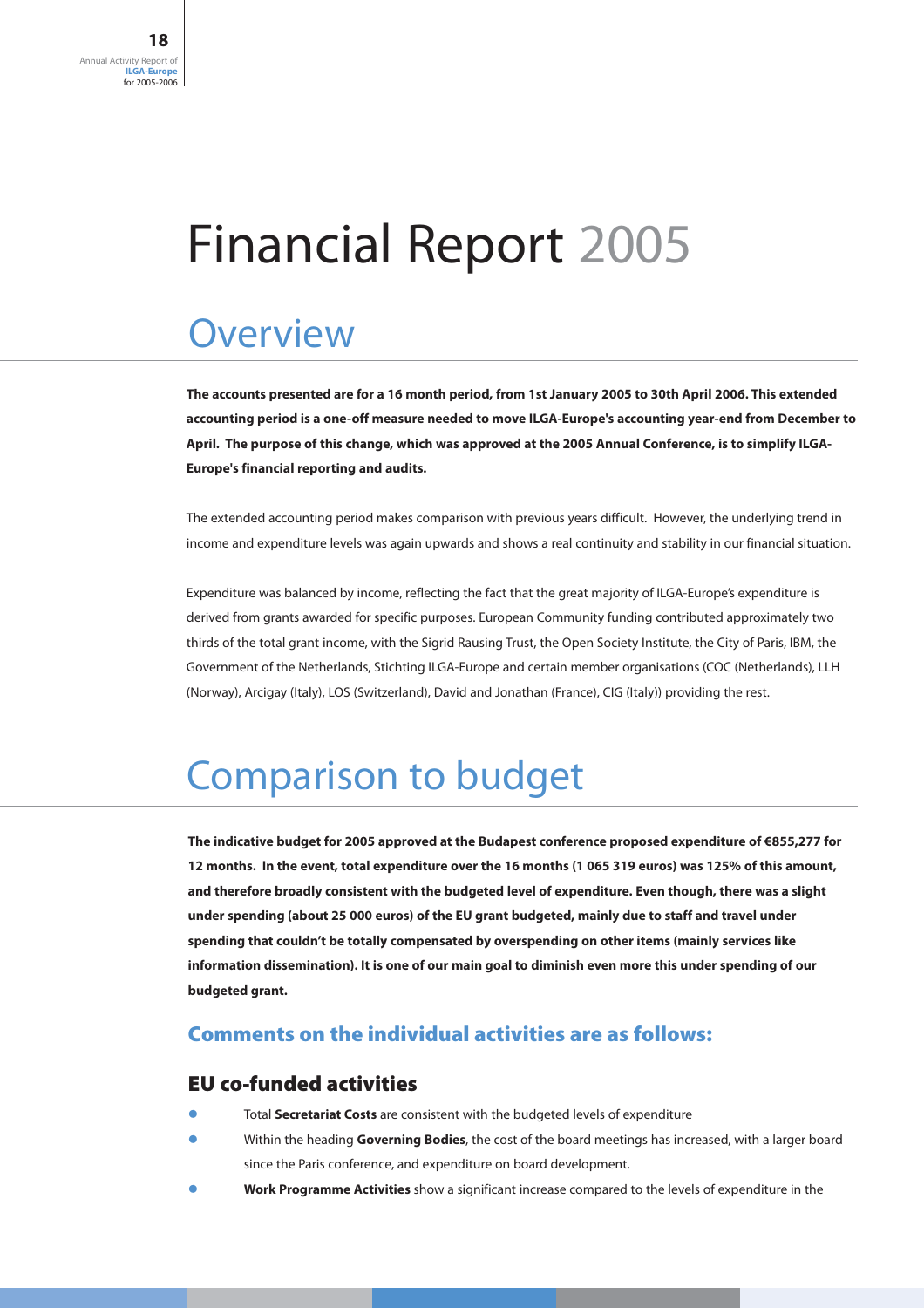indicative budget. This was prepared before detailed activity plans were available. **Policy Work and Information Dissemination** includes the newsletter, development of the web site, and reports on social inclusion, health, the EU's role in ending criminalisation in third countries, and on the employment, asylum and free movement directives. The cost of **EU Coordination Network meetings** includes both the 2005 and 2006 annual meetings. **Seminars** include human rights documentation and fundraising seminars held in Krakow and Ljubljana.

#### **East Europe, Council of Europe and Transgender Programmes**

- **Staff costs** are below budgeted levels of expenditure, reflecting gaps between appointments.
- **Seminars and project activities** include costs associated with the OSI health project, a fact-finding visit to the Caucasus, events at the OSCE and Council of Europe, transgender group meetings, and the elements of the Krakow and Ljubljana capacity building seminars relating to participants from outside the EU.
- **Annual conference, including scholarships:** mainly the cost of non-EU scholarship participation in the Paris conference, made possible by the generous support of IBM, the City of Paris, and a number of member organisations, as listed in the overview above.

**Pierre Serne – Treasurer (with the kind help of Nigel Warner) 8 August 2006**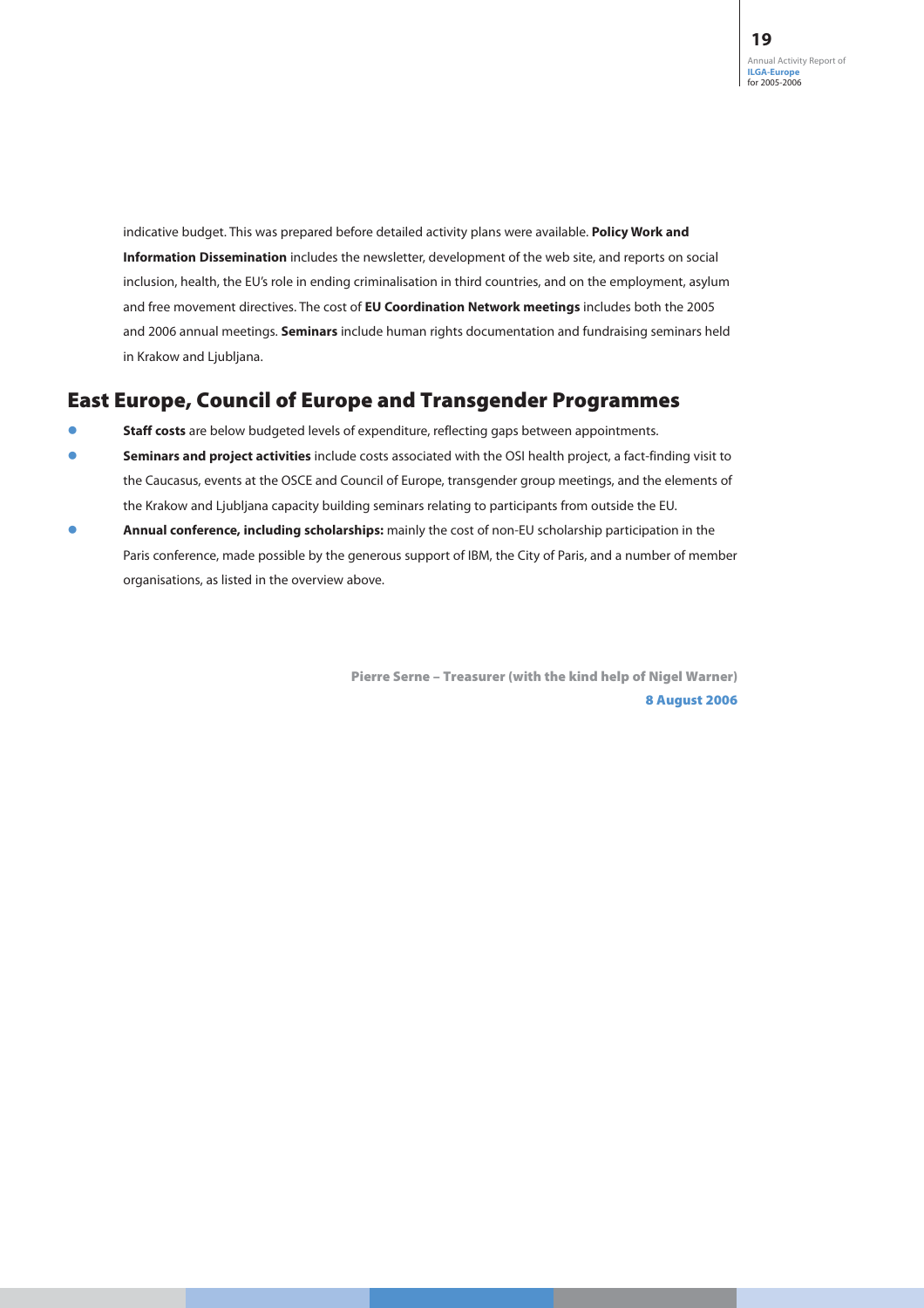### ILGA-EUROPE

### INCOME AND EXPENDITURE ACCOUNT FOR 16 MONTHS TO 30TH APRIL 2006

|                                                       |        |           | <b>Euros</b> |                                                                   |          | <b>Notes</b>    |
|-------------------------------------------------------|--------|-----------|--------------|-------------------------------------------------------------------|----------|-----------------|
| <b>Budget for 12</b><br>months to 31<br>December 2005 |        |           |              | <b>Actual results for</b><br>16 months to 30<br><b>April 2006</b> |          | 1               |
| <b>INCOME</b>                                         |        |           |              |                                                                   |          |                 |
| European Commission grant funding                     | 699610 |           |              | 514795                                                            |          | $\overline{2}$  |
| Other income from grant funds                         | 299568 | 999179    |              | 295482                                                            | 810277   | 3               |
| Other donations                                       |        | 13780     |              |                                                                   | $\Omega$ |                 |
| Participants contributions to Annual Conference       |        | 50164     |              |                                                                   | 45000    |                 |
| Interest                                              |        | 2195      |              |                                                                   | $\Omega$ |                 |
| <b>TOTAL INCOME</b>                                   |        | 1065319   |              |                                                                   | 855277   |                 |
|                                                       |        |           |              |                                                                   |          |                 |
| <b>EXPENDITURE</b>                                    |        |           |              |                                                                   |          |                 |
|                                                       |        |           |              |                                                                   |          |                 |
| <b>EU CO-FUNDED ACTIVITIES:</b>                       |        |           |              |                                                                   |          |                 |
| <b>SECRETARIAT COSTS</b>                              |        |           |              |                                                                   |          |                 |
| Staff costs                                           | 386071 |           |              | 315130                                                            |          |                 |
| Office and coordination costs                         | 140675 | 526746    |              | 102133                                                            | 417264   | $\overline{4}$  |
| <b>GOVERNING BODIES</b>                               |        |           |              |                                                                   |          |                 |
| <b>Board meetings</b>                                 | 28770  |           |              | 15900                                                             |          |                 |
| <b>Annual Conference</b>                              | 67722  | 96492     |              | 72163                                                             | 88063    | 5               |
| <b>WORK PROGRAMME ACTIVITIES</b>                      |        |           |              |                                                                   |          |                 |
| Policy Work and Reports                               |        |           |              |                                                                   |          | 6               |
| Information dissemination                             | 78856  |           |              | 37350                                                             |          |                 |
| EU Co-ordination Network Meeting                      | 35994  |           |              | 22091                                                             |          | $\overline{7}$  |
| Other seminars and project activities                 | 46888  | 161738    |              | 31750                                                             | 91191    |                 |
| <b>TOTAL OF EU CO-FUNDED EXPENDITURE</b>              |        | 784976    |              |                                                                   | 596518   |                 |
|                                                       |        |           |              |                                                                   |          |                 |
| <b>EAST EUROPE, COUNCIL OF EUROPE AND</b>             |        |           |              |                                                                   |          |                 |
| <b>TRANSGENDER PROGRAMMES</b>                         |        |           |              |                                                                   |          |                 |
| <b>SECRETARIAT COSTS</b>                              |        |           |              |                                                                   |          |                 |
| Staff costs                                           | 107680 |           |              | 141161                                                            |          |                 |
| Office and other co-ordination costs                  | 47544  | 155224    |              | 36099                                                             | 177259   | 8               |
| <b>WORK PROGRAMME ACTIVITIES</b>                      |        |           |              |                                                                   |          |                 |
| Seminars and project activities                       | 81844  |           |              | 60000                                                             |          | 9               |
| Annual conference, including scholarships             | 27891  | 109735    |              | 15000                                                             | 75000    |                 |
| <b>TOTAL EE, COUNCIL OF EUROPE &amp; TRANSGENDER</b>  |        | 264959    |              |                                                                   | 252259   |                 |
| <b>Other costs</b>                                    |        | 15384     |              |                                                                   | 6500     | 10 <sup>°</sup> |
| <b>TOTAL EXPENDITURE</b>                              |        | 1065319   |              |                                                                   | 855277   |                 |
|                                                       |        |           |              |                                                                   |          |                 |
| <b>Transfer to reserves</b>                           |        | $\pmb{0}$ |              |                                                                   | $\bf{0}$ |                 |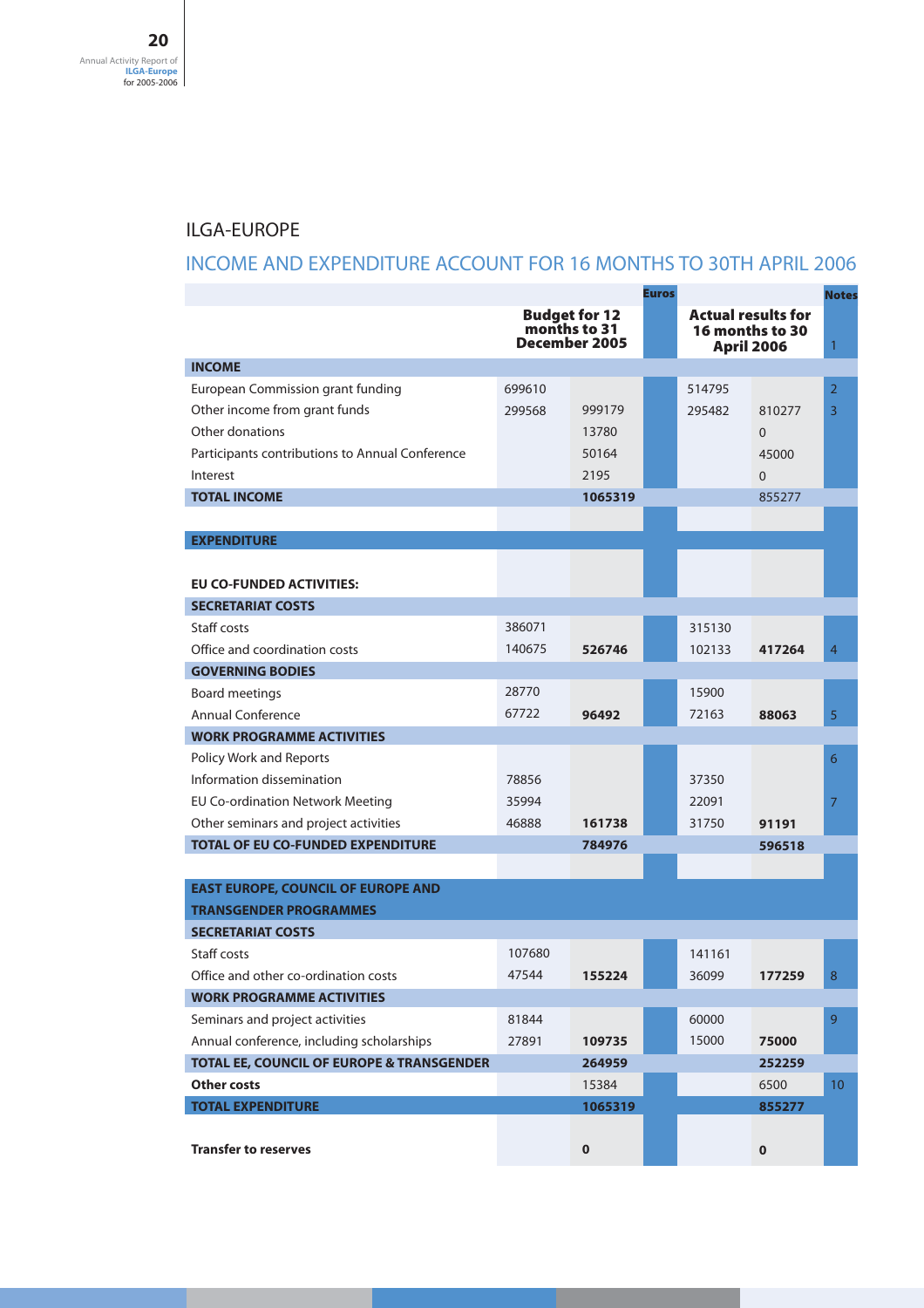### **Notes on the ILGA-Europe income and expenditure account for 16 months to 30 April 2006**

**1.** The Budget is the indicative budget approved at the Annual Conference in Budapest.

**2.** The European Commission grant amounts to 89% of EU co-funded expenditure incurred between January and April 2005, and 88% thereafter, in line with the applicable funding contracts.

**3.** Other income from grant funds. Donations to the scholarship fund were from: the City of Paris, IBM, COC Nederland, LLH Norway, Arcigay Italy, LOS Switzerland, David and Jonathon (France), CIG Arcigay Milano, Italy.

**4.** Office and coordination costs: rent, depreciation, office supplies, telephone/fax, evaluation services, travel associated with coordination activities, etc.

**5.** Annual Conference: this heading includes all elements that are eligible for EU financial support.

**6.** Policy work and information dissemination: the newsletter, website, publications and policy reports.

**7.** Other seminars and project activities: mainly travel and accommodation costs associated with capacity building seminars, participation in European Parliament hearings and conferences, meetings with member organisations, etc.

**8.** Office and other coordination costs: rent, depreciation, office supplies, telephone/fax, travel associated with coordination activities, etc.

**9.** Seminars and project activities: costs associated with the OSI health project, a fact-finding visit to the Caucasus, events at the OSCE and Council of Europe, transgender group meetings, and capacity building seminars.

**10.** Other costs: various items, including the annual conference costs of participants neither eligible for support under the EU grant agreement nor awarded a scholarship.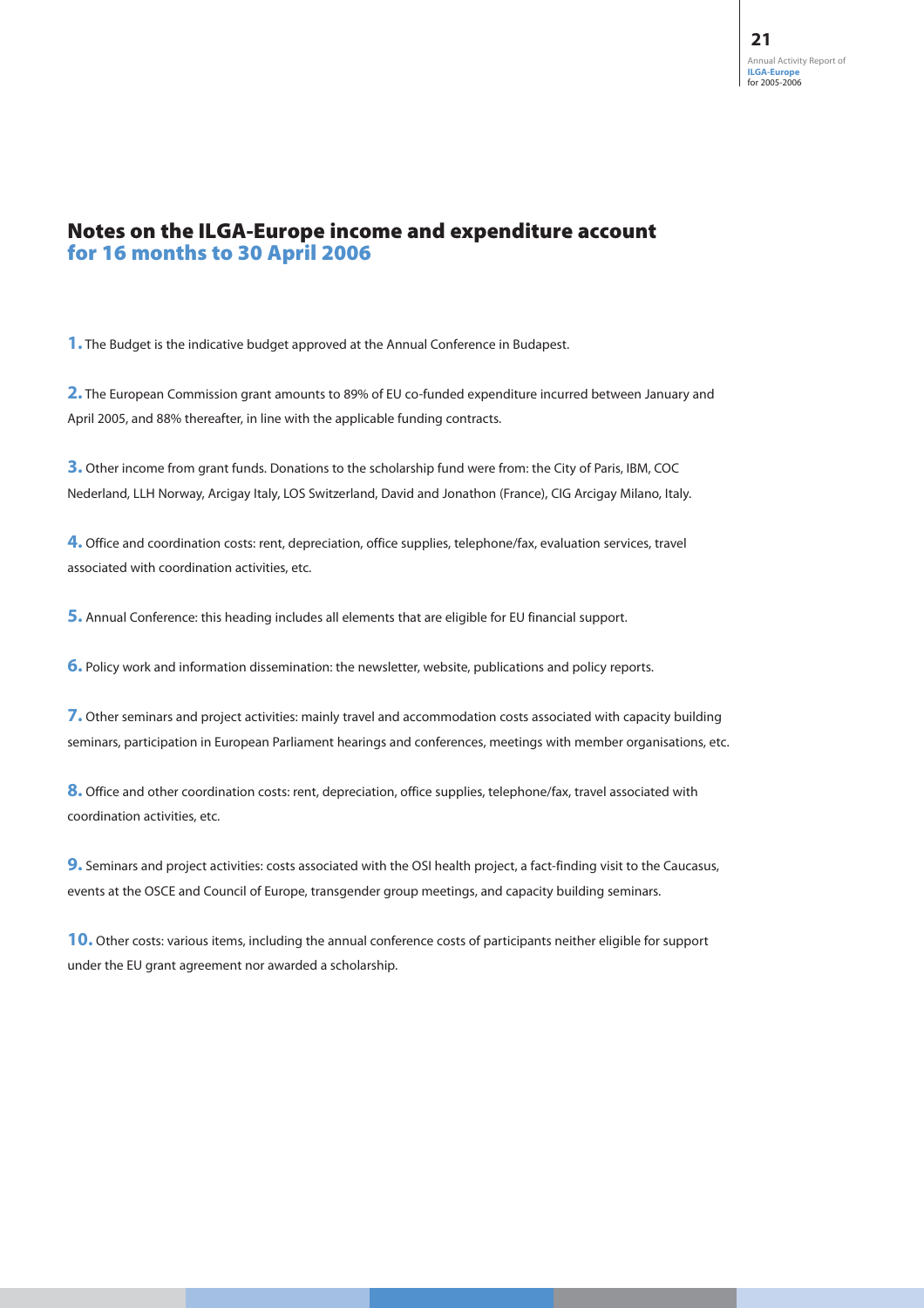# Calendar of meetings and events attended in 2005/2006

| October         |   |                                                                                                     |
|-----------------|---|-----------------------------------------------------------------------------------------------------|
| 2005            |   | Annual conference, Paris, France                                                                    |
|                 | ⋗ | ILGA-Europe Executive Board, Paris, France                                                          |
|                 | ⋗ | ILGA-Europe EU Network meeting, Paris, France                                                       |
|                 | > | Fourth European Roundtable on poverty and social exclusion (UK Presidency), Glasgow, Scotland       |
|                 | > | Legal Seminar of the European Network of Legal Experts in non-discrimination, Brussels, Belgium     |
|                 | ⋗ | Hearing by the European Network of Independent Experts on Fundamental Rights, Brussels, Belgium     |
|                 | > | Seminar to mark the entry into force of Protocol No. 12, Council of Europe, Strasbourg, France      |
|                 | ⋗ | Transgressing Gender Conference: Two is not enough for gender (e)quality, Zagreb, Croatia           |
|                 | > | "Our World - Extending the Borders", Conference, Kiev, Ukraine                                      |
|                 |   |                                                                                                     |
| <b>November</b> |   |                                                                                                     |
| 2005            | > | European Commission conference on "The Business Case for Diversity", Brussels, Belgium              |
|                 | > | European Commission bi-annual meeting with umbrella networks, Brussels, Belgium                     |
|                 | ⋗ | Conference organised by EUMC, Vienna, Austria                                                       |
|                 | > | Eurochild Conference on socially excluded children, Brussels, Belgium                               |
|                 | ⋗ | Social Platform Social Policy working group, Brussels, Belgium                                      |
|                 | ⋗ | Seminar on multiple discrimination, Brussels, Belgium                                               |
|                 | > | Study trip with the Social Platform, Bucharest, Romania                                             |
|                 | ⋗ | Study trip to Turkey with ILGA and COC                                                              |
|                 | ⋗ | Meeting of the preparatory committee for the "Prides Against Prejudice" Conference, London, UK      |
|                 | ⋗ | International Dialogue on Gender, Sexuality, HIV/AIDS and Human Rights: Focus on Asia, Seoul, Korea |
|                 | > | Annual Meeting of the American Academy of Religion, Philadelphia, USA                               |
|                 |   |                                                                                                     |
| <b>December</b> |   |                                                                                                     |
| 2005            |   |                                                                                                     |
|                 |   | European Commission bi-annual meeting on social inclusion, Brussels, Belgium                        |
|                 | ⋗ | European Commission bi-annual meeting with umbrella networks, Brussels, Belgium                     |
|                 | ⋗ | Conference organised by EU Presidency on freedom of expression, London, UK                          |
|                 | ⋗ | AGE Intergroup meeting, European Parliament, Brussels, Belgium                                      |
|                 | ⋗ | Social Platform Fundamental Rights and Anti-Discrimination working group meeting, Brussels, Belgium |
|                 | ⋗ | Steering Group of Social Platform, Brussels, Belgium                                                |
|                 | ⋗ | ILGA-Europe Executive Board meeting, Brussels, Belgium                                              |
|                 |   |                                                                                                     |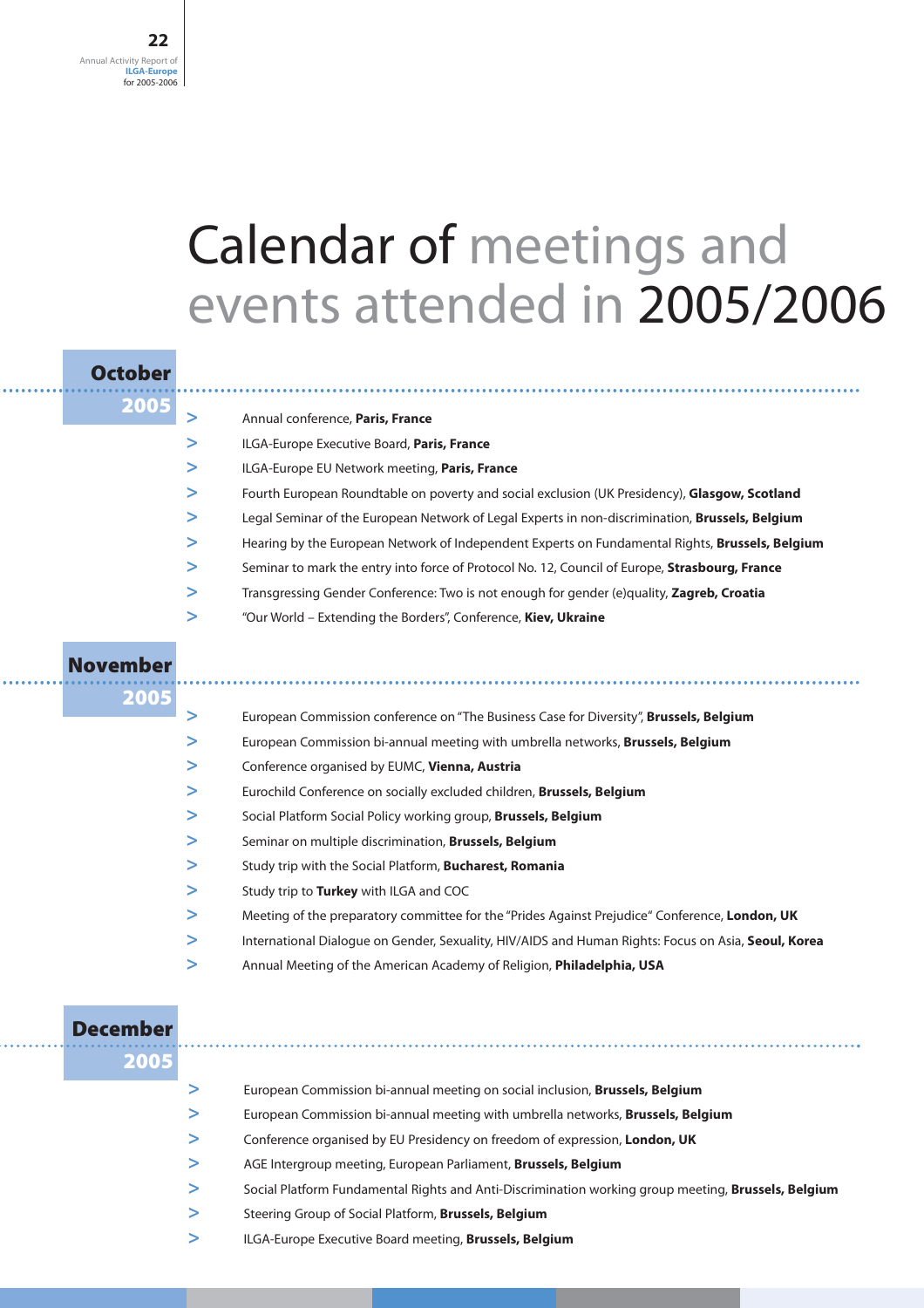### **January**

**February**

**2006**

**March**

**2006**

#### **2006**

- **>** Fact-finding mission to South Caucasus (**Armenia, Georgia** and **Azerbaijan**) in cooperation with COC Netherlands
- **>** First meeting of advisory group of the social exclusion of LGBT youth project, **Brussels, Belgium**
- **>** Meeting of working group on multiple discrimination, **Brussels, Belgium**
- **>** Meeting with Austrian Permanent Representation, **Brussels, Belgium**
- **>** Meeting of rapporteurs on the Fundamental Rights Agency, **Brussels, Belgium**
- **>** Meeting of the preparatory committee for the "Prides Against Prejudice" Conference, **London, UK**
- **>** OSCE Remembrance of Victims of the Holocaust, **Brussels, Belgium**

**>** Meeting of the Gay & Lesbian Rights Intergroup of the European Parliament, **Strasbourg, France**

- **>** Social Platform seminar on services of general interest, **Brussels, Belgium**
- **>** Social Platform Social Policy working group, **Brussels, Belgium**
- **>** Steering Committee of Social Platform, **Brussels, Belgium**
- **>** Austrian EU Presidency Conference "Demographic Challenges Family needs Partnership", **Vienna, Austria**
- **>** Meeting with Irish Permanent Representation to OSCE, **Vienna, Austria**
- **>** EQUINET conference on role of Equality Bodies, **Brussels, Belgium**
- **>** European Symposium "Combined in Europe. Together in North Rhine-Westphalia", **Brussels, Belgium**
- **>** Mainstreaming Social Inclusion launch of report, European Parliament, **Brussels, Belgium**
- **>** Meeting with Dutch Permanent Representation, **Brussels, Belgium**
- **>** Meeting with Luxembourg Permanent Representation, **Brussels, Belgium**
- **>** Meeting with GENIUS on networking, **Utrecht, The Netherlands**
- **>** Meeting with British Permanent Representation, **Brussels, Belgium**
- **>** Trades Union Congress "Stamping Out Homophobia all over the world" conference, **London, UK**
- **>** Meeting with European Women's Lobby on Gender Roadmap, **Brussels, Belgium**
- **>** ILGA-Europe Executive Board meeting, **Brussels, Belgium**
- **>** Prides Against Prejudice Conference Organising Committee, **London, UK**

|--|--|

- **>** ILGA World Conference, **Geneva, Switzerland**
- **>** ILGA World Pre-conference on Religion, Sexuality and Gender, **Geneva, Switzerland**
- **>** ILGA Executive Board, **Geneva, Switzerland**
- **>** ILGA-Europe EU Network meeting, **Brussels, Belgium**
- **>** European Commission Conference on the Community Action Programme to combat Social Exclusion, **Brussels, Belgium**
- **>** European Commission bi-annual meeting with umbrella networks, **Brussels, Belgium**
- **>** Informal NGO consultation on mental health green paper, **Brussels, Belgium**
- **>** Meeting with Gay and Lesbian Rights Intergroup of European Parliament, **Brussels, Belgium**
- **>** Meeting with EU Commission For Diversity Against Discrimination Campaign Staff , **Brussels, Belgium**
- **>** Meeting with new Head of Anti-Discrimination Unit, EU Commission, **Brussels, Belgium**
- **>** Meeting with The Sigrid Rausing Trust, **London, UK**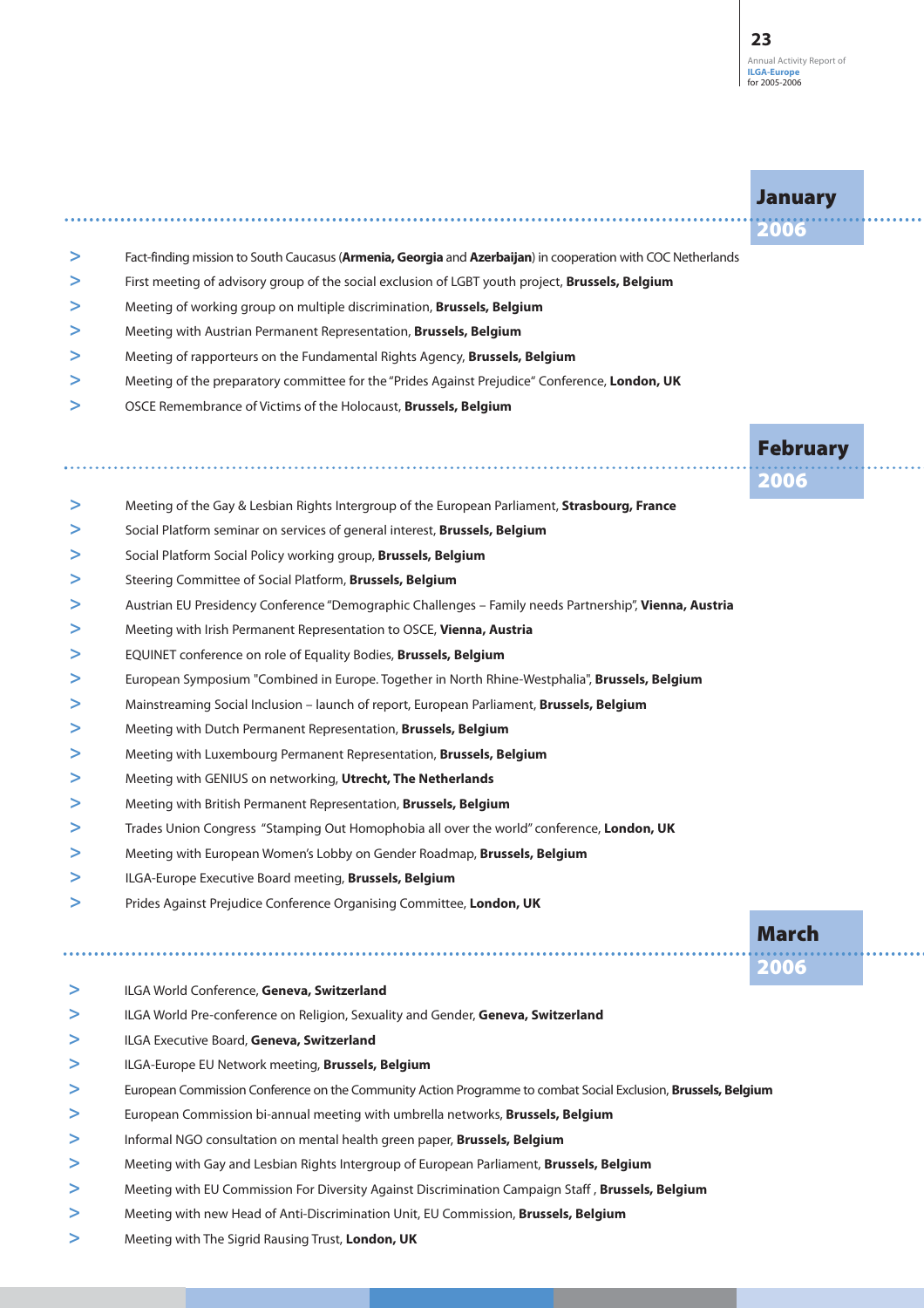- **>** Meeting with InteRights and ILGA-Europe, **London, UK**
- **>** Second meeting of advisory group of the social exclusion of LGBT youth project, **Brussels, Belgium**
- **>** Meeting of the preparatory committee for the "Prides Against Prejudice" Conference, **London, UK**
- **>** Meeting with human rights NGOs on the Fundamental Rights Agency, **Brussels, Belgium**
- **>** Meeting with the JLS DG of the Commission on the Fundamental Rights Agency, **Brussels, Belgium**
- **>** Social Platform Fundamental Rights and Anti-Discrimination working group meeting, **Brussels, Belgium**
- **>** Meeting with German Permanent Representation, **Brussels, Belgium**
- **>** Meeting with Czech Permanent Representation, **Brussels, Belgium**
- **>** EGLSF annual conference, **Budapest, Hungary**
- **>** Equality in Action Conference, **Ljubljana, Slovenia**
- **>** Social Platform General Assembly, **Brussels, Belgium**
- **>** Keynote speech at Human Rights Defenders Supplementary Human Dimension Meeting of OSCE, **Vienna, Austria**
- **>** Congress of il Cassero, Arcigay, **Bologna, Italy**

### **April 2006 >** Meeting with Cabinet of Commissioner Frattini, **Brussels, Belgium >** ILGA-Europe capacity-building seminars on human rights monitoring and fundraising, **Ljubljana, Slovenia >** Social Platform Social Policy working group, **Brussels, Belgium >** Meeting of the Working group on family, **Paris, France >** Parliamentary Assembly of the Council of Europe, **Strasbourg, France >** Seminar "Different Sexuality in Latvian Society: Humanitarian and Legal Aspects" by the Secretariat of the Special Assignments Minister for Social Integration, **Riga Latvia**

- **>** Induction Meeting of the "Prevention and Empowerment in the NIS" project, **Chisinau, Moldova**
- **>** Preparatory meeting for Montreal First International LGBT Human Rights Conference, **Brussels, Belgium**
- **>** Debate for the presentation of ILGA's movie at the International Film Festival of **Turin, Italy**

### **>** Meeting with Commissioner Frattini and Commissioner Spidla with Gay and Lesbian Rights Intergroup, European Parliament, **Strasbourg, France >** Round Table on anti-discrimination and equal opportunities - where is Europe heading? Organised by the EU Presidency, **Brussels, Belgium >** Meeting of working group on multiple discrimination, **Brussels, Belgium >** Social Platform Fundamental Rights and Anti-Discrimination working group meeting, **Brussels, Belgium May 2006**

- **>** Meeting with directors of the Justice Freedom and Security Directorate of the Commission, **Brussels, Belgium**
- **>** European Parliament's Gay and Lesbian Rights Intergroup International Day Against homophobia Seminar, **Strasbourg, France**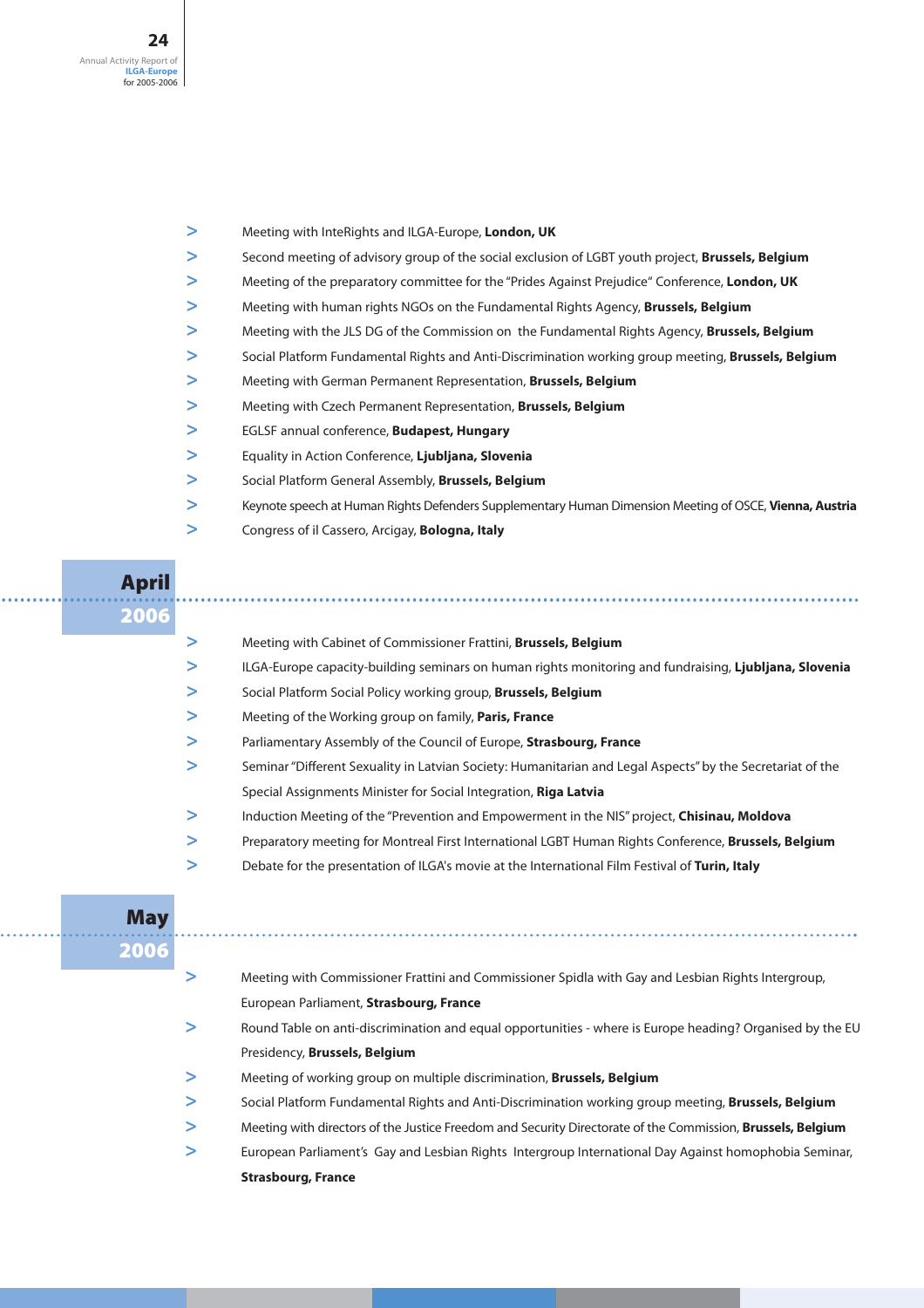| ⋗ | European Forum of LGBT Christian Groups, Riga, Latvia                                                   |             |  |
|---|---------------------------------------------------------------------------------------------------------|-------------|--|
| ⋗ | Legal seminar "The fight against discrimination in practice", Trier, Germany                            |             |  |
| ⋗ | Fifth Moldovan LGBT Pride, Chisinau, Moldova                                                            |             |  |
| > | <b>Brussels Pride, Belgium</b>                                                                          |             |  |
| ⋗ | Prides Against Prejudice Conference Organising Committee, London, UK                                    |             |  |
| ⋗ | International Anti-Homophobia Meeting, Ankara, Turkey                                                   |             |  |
| ⋗ | International Conference on the occasion of the "International Day Against Homophobia - IDAHO" and      |             |  |
|   | planned Moscow Pride 06, Moscow, Russia                                                                 |             |  |
|   |                                                                                                         | <b>June</b> |  |
| ⋗ | Meeting with Directorate and Heads of Unit of European Commission on Employment, Social Affairs and     | 2006        |  |
|   | Equal Opportunities, Brussels, Belgium                                                                  |             |  |
| ⋗ | Meeting of the Advisory Group on the European Year 2007 - European Commission, Brussels, Belgium        |             |  |
| > | Social Platform Social Policy working group, Brussels, Belgium                                          |             |  |
| > | ENAR's European Coordination Round Table, Brussels, Belgium                                             |             |  |
| ⋗ | Prides Against Prejudice Conference Organising Committee, London, UK                                    |             |  |
| ⋗ | Pride Against Prejudice Conference, London, UK                                                          |             |  |
| > | March for Tolerance, Warsaw, Poland                                                                     |             |  |
| ⋗ | Launch of handbook on monitoring pride and training on monitoring pride, Zagreb, Croatia                |             |  |
| ⋗ | Gay Pride (Marche des Fiertés), Paris, France                                                           |             |  |
| ⋗ | Italian national Pride, Turin, Italy                                                                    |             |  |
| ⋗ | The Inner Circle's Annual International Retreat 2006 and the MAI Strategic Meeting, Cape Town, Republic |             |  |
|   | of South Africa                                                                                         |             |  |
| ⋗ | Demonstration at Russian Embassy, Brussels, Belgium                                                     |             |  |
|   |                                                                                                         | <b>July</b> |  |
|   |                                                                                                         | 2006        |  |
| > | 1st International Conference on LGBT Human Rights and Outgames, Montreal, Canada                        |             |  |
| > | ECOSOC meeting, Geneva, Switzerland                                                                     |             |  |
| > | EuroPride 2006, London, UK                                                                              |             |  |

- **>** ILGA-Europe Induction meeting of the project "Take Action! United Against LGBT Discrimination in Eastern Europe", **Zagreb, Croatia**
- **>** ILGA-Europe workshop "Using Data to Advocate for LGBT Health", **Budapest, Hungary**
- **>** Receiving the "Zivilcourage" Award of the Berlin CSD for ILGA-Europe at the Pride Parade, **Berlin, Germany**
- **> Riga** Pride, **Latvia**
- **> Cologne** Pride, **Germany**
- **> Ljubljana** Pride, **Slovenia**
- **>** Prides Against Prejudice Conference Organising Committee, post conference meeting **London, UK**
- **>** "Euromediterranean Summer University of Homosexualities" (UEEH) in **Marseille, France**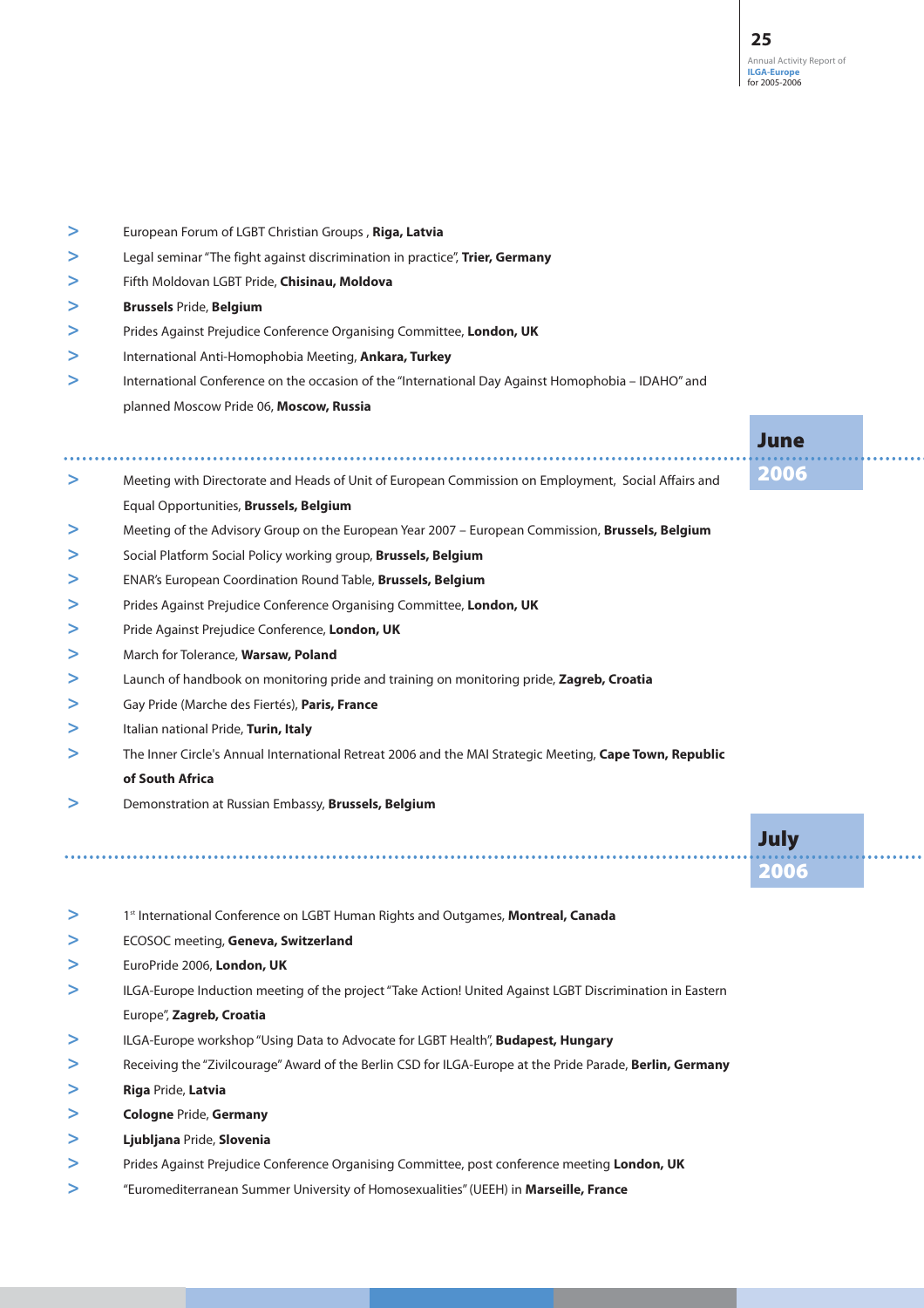| <b>August</b> |                                                                                                 |
|---------------|-------------------------------------------------------------------------------------------------|
| 2006          |                                                                                                 |
|               | Tallinn Pride, Estonia                                                                          |
|               | Programme Task Force Meeting Project "Prevention and Empowerment in the NIS", Chisinau, Moldova |
|               | Seminars at Stockholm Pride, Sweden                                                             |

### **September 2006**

**Octo** 

|       | > | Launch of the report on the social exclusion and young LGBT people in the European Parliament, Brussels,   |
|-------|---|------------------------------------------------------------------------------------------------------------|
|       |   | <b>Belgium</b>                                                                                             |
|       | ⋗ | Social Platform Social Policy working group, Brussels, Belgium                                             |
|       | ⋗ | Social Platform Fundamental Rights and Anti-Discrimination working group meeting, Brussels, Belgium        |
|       | ⋗ | Conference "Equal is Not Enough", Antwerp, Belgium                                                         |
|       | > | EU conference "The Benefits of Diversity and Inclusion for Small and Medium-Sized Businesses" in Limassol, |
|       |   | Cyprus                                                                                                     |
|       | > | Meeting with RFSL in Linköping, Sweden                                                                     |
|       | > | ILGA-Europe Executive Board meeting, Brussels, Belgium                                                     |
|       |   |                                                                                                            |
| :ober |   |                                                                                                            |
| 2006  |   |                                                                                                            |
|       | > | Annual conference, Sofia, Bulgaria                                                                         |
|       | > | ILGA-Europe EU National Co-Ordination Network, Sofia, Bulgaria                                             |
|       | > | ILGA panel sessions at the 2 <sup>nd</sup> session of the UN Human Rights Council, Geneva, Switzerland     |
|       | ⋗ | Meeting with Commissioner for Human Rights of Council of Europe, Strasbourg, France                        |
|       | ⋗ | OSCE Human Dimension Implementation Meeting, Warsaw, Poland                                                |
|       | ⋗ | Seminar Rights or Religion: Can the European Parliament Deliver? Brussels, Belgium                         |
|       | > | Meetings with Commission and EP representatives in Cyprus, Ministry of Justice and Cypriot LGBT activists, |
|       |   | Nicosia, Cyprus                                                                                            |
|       | > | ENAR Policy Seminar "From Racism to Equality? Realising the potential of European Anti-Discrimination      |
|       |   | Law", Brussels, Belgium                                                                                    |
|       |   |                                                                                                            |

- **>** Social Platform Conference: "Building social policies on fundamental rights", **Brussels, Belgium**
- **>** Training on advocacy skills, **Ohrid, Macedonia**
- **>** 13th International EPOA Conference, **Madrid, Spain**
- **>** ILGA Executive Board, **Geneva, Switzerland**
- **>** ILGA-Europe Board meetings, **Sofia, Bulgaria**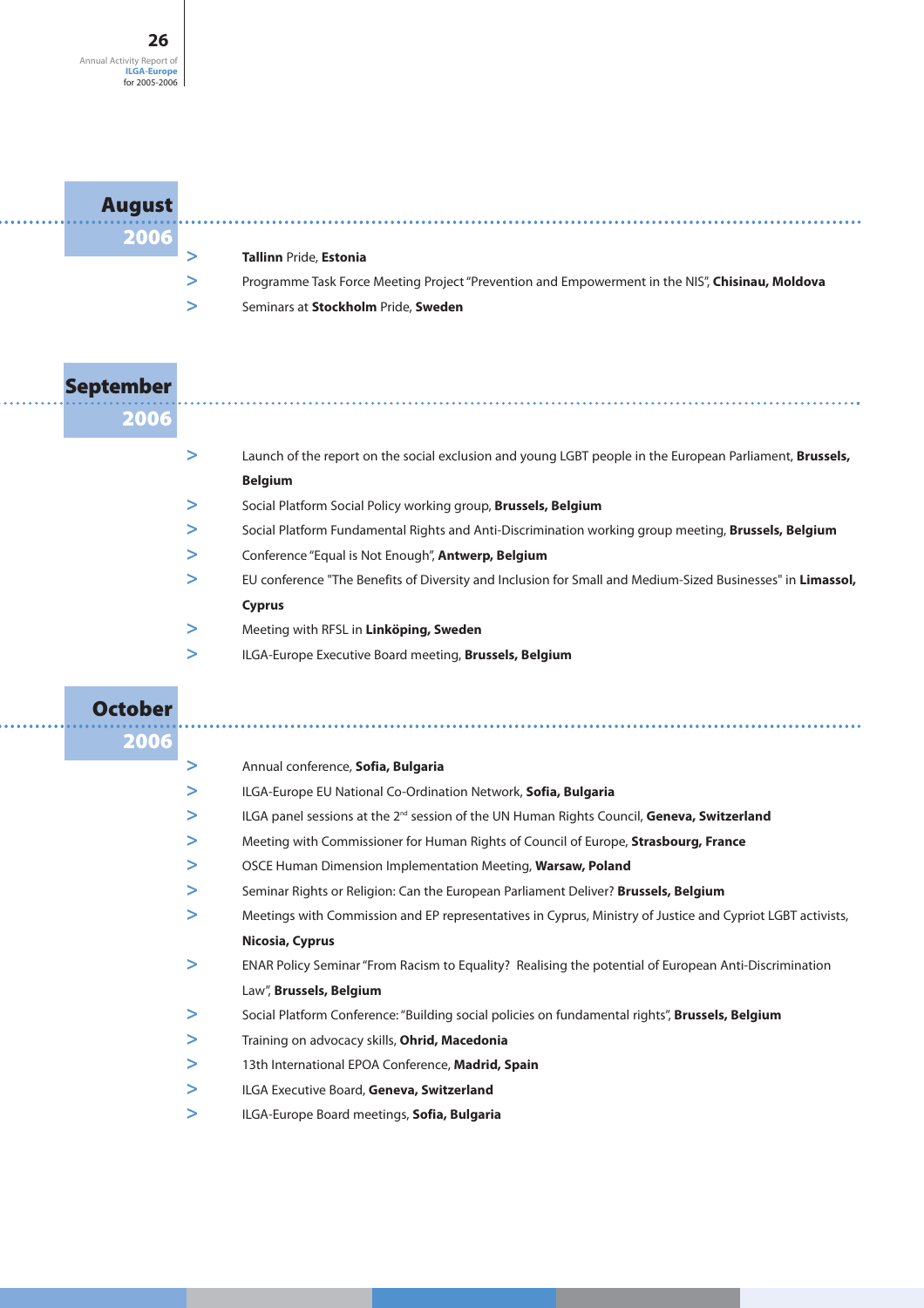# List of publications

- Memorandum to Austrian Presidency of the EU
- Memorandum to Finnish Presidency of the EU
- Positions paper on behalf of the Social Platform on the Fundamental Rights Agency
- Report on freedom of assembly to the Committee of Region
- Position on establishing a financing instrument for the promotion of democracy and human rights worldwide (EIDHR)
- Reports to EU institutions on the situation in the accession countries
- Recommendations in relation to freedom of expression presented at the EU conference on human rights
- Submission on LGBT rights in Europe to the EU Network of Independent Experts on Fundamental Rights
- Number of amendments to European Parliament reports
- Written Contribution to Green Paper consultation on a European mental health strategy
- Comment on the amended proposal for PROGRESS
- Handout: "Good Business Practices: what can you do to promote equality?"
- Translations of the Guidelines on Freedom of Movement Directive (French, German and Spanish)
- Translations of the Guidelines on Asylum and Migration Directive (French and German)
- Social Exclusion of Young Lesbian, Gay, Bisexual and Transgender People (LGBT) in Europe
- Accessing Health: the Context and the Challenges for LGBT People in Central and Eastern Europe
- Handbook on Observations of Pride Marches
- Prides against Prejudice: A Toolkit for Pride Organising in a Hostile Environment
- General leaflet about ILGA-Europe & translations into 30 European languages
- Postcard celebrating 10th anniversary of ILGA-Europe
- Euro-letters
- Newsletters
- Web-information updates
- Media releases